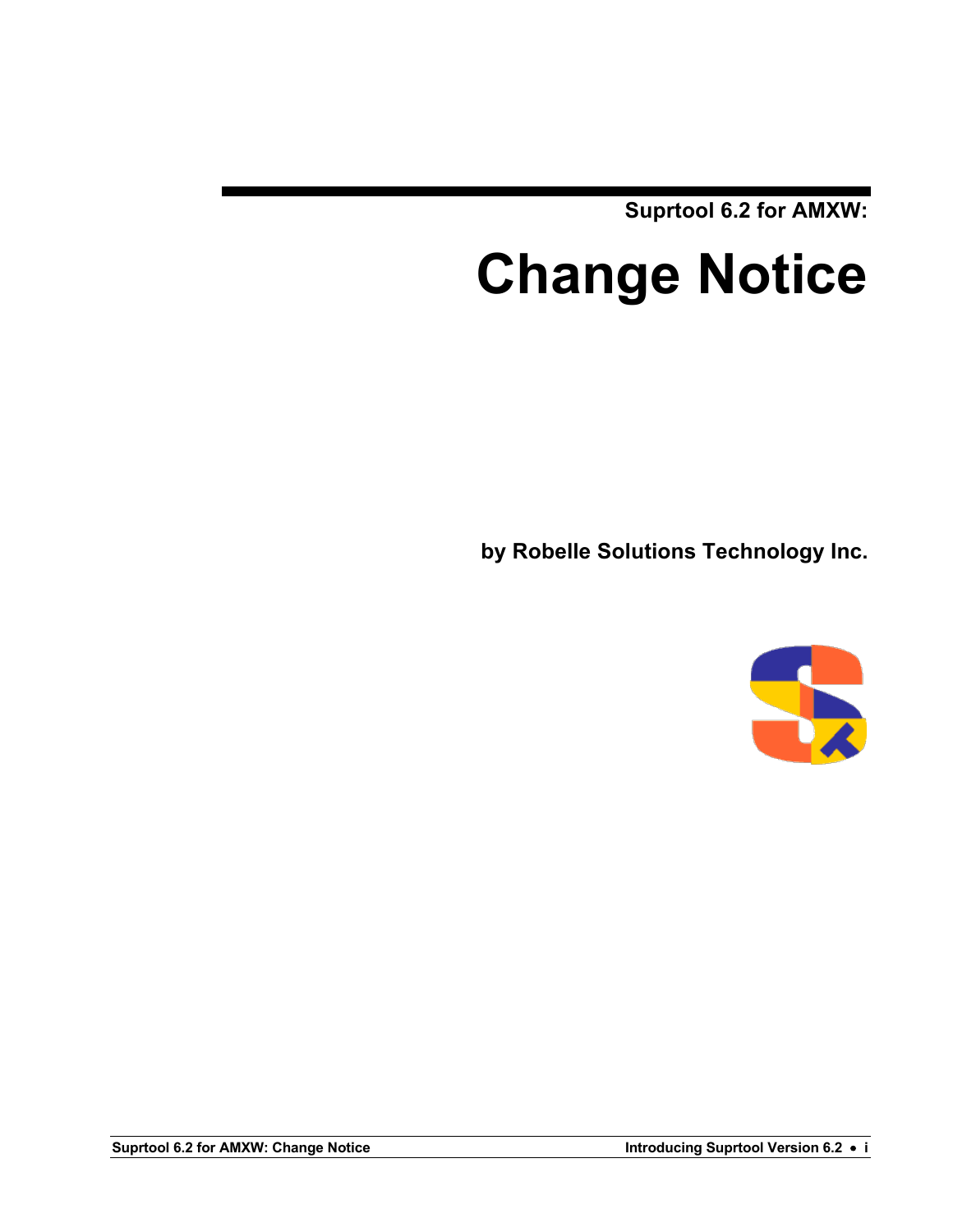Program and manual copyright © 1981-2020 Robelle Solutions Technology Inc.

Permission is granted to reprint this document (but not for profit), provided that copyright notice is given.

Qedit and Suprtool are trademarks of Robelle Solutions Technology Inc. Oracle is a trademark of Oracle Corporation, Redwood City, California, USA. Other product and company names mentioned herein may be the trademarks of their respective owners.



Robelle Solutions Technology Inc. Suite 372, 7360 137 Street Surrey, BC Canada V3W 1A3

Phone: 604.501.2001 Support: 289.480.1060

E-mail: sales@robelle.com E-mail: support@robelle.com Web: www.robelle.com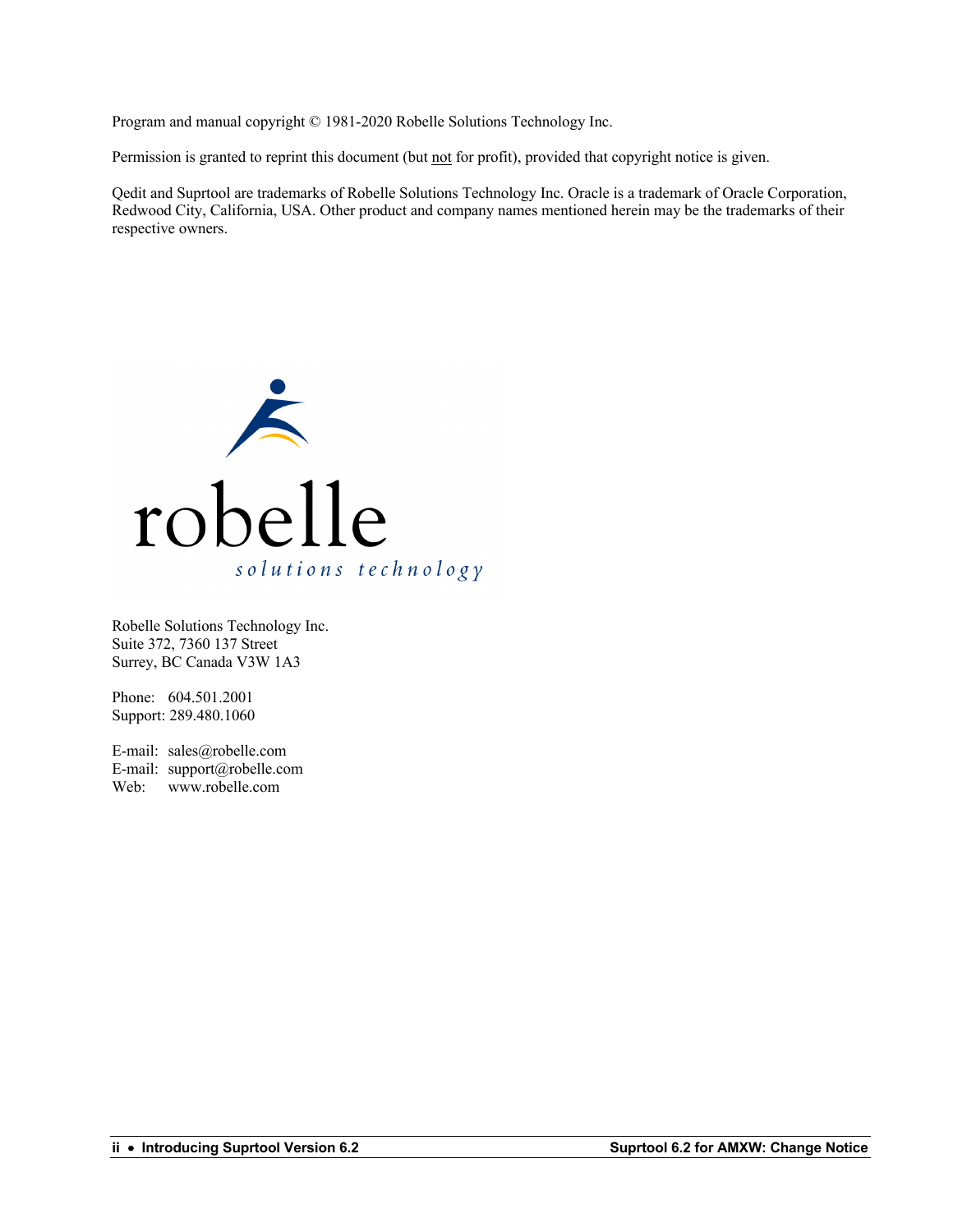## **Contents**

#### **Introducing Suprtool Version 6.2**

#### **Installation**

#### **Enhancements in Version 6.2**

#### **Enhancements in Version 6.1.10**

#### **Enhancements in Version 6.1**

5

 $11$ 

 $12$ 

 $14$ 

19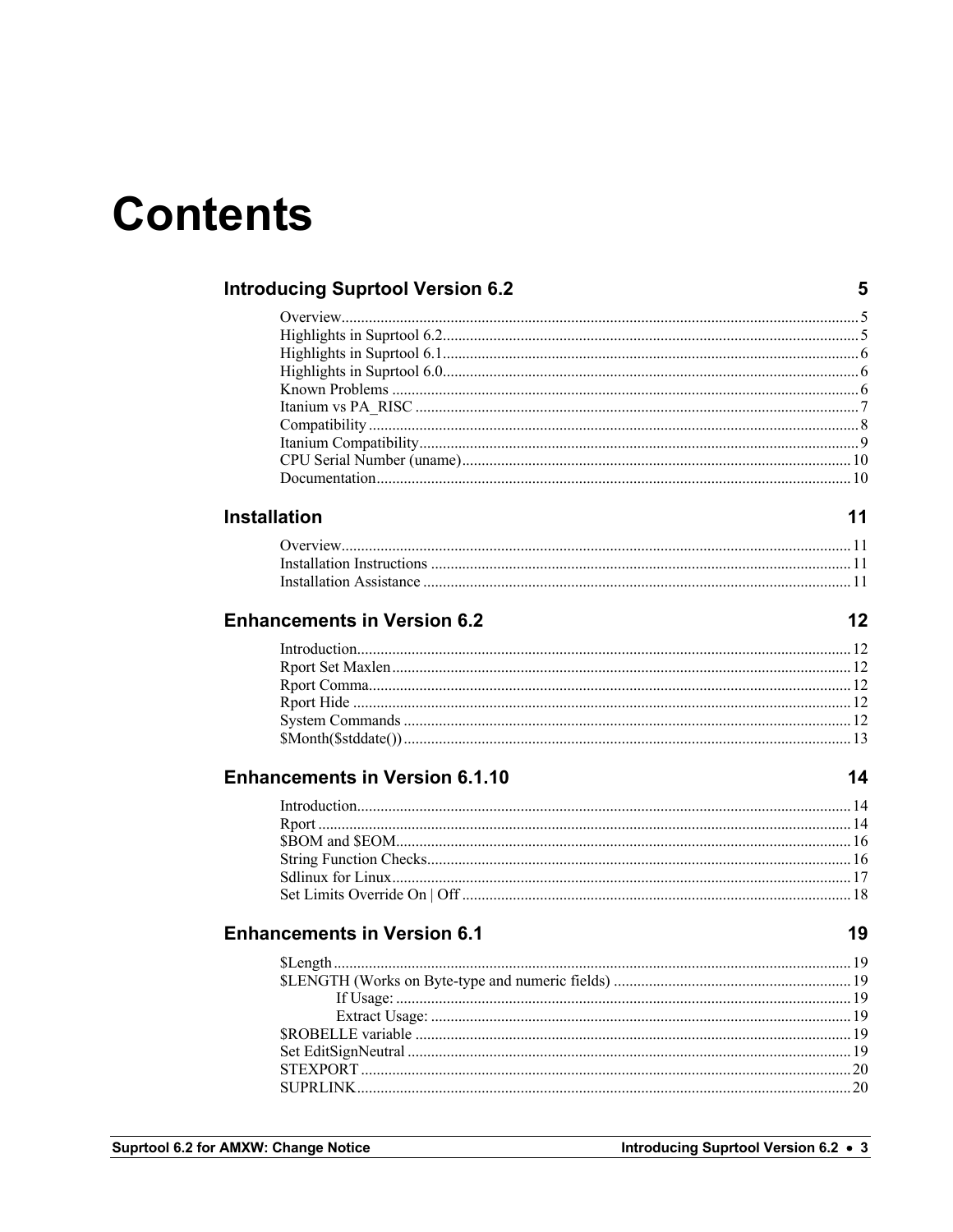#### **Enhancements in Version 6.0**

| <b>Bugs Fixed</b> |    |
|-------------------|----|
|                   | 24 |
|                   | 24 |
|                   |    |
|                   |    |
|                   |    |
|                   |    |
|                   |    |
|                   |    |
|                   |    |
|                   |    |

 $21$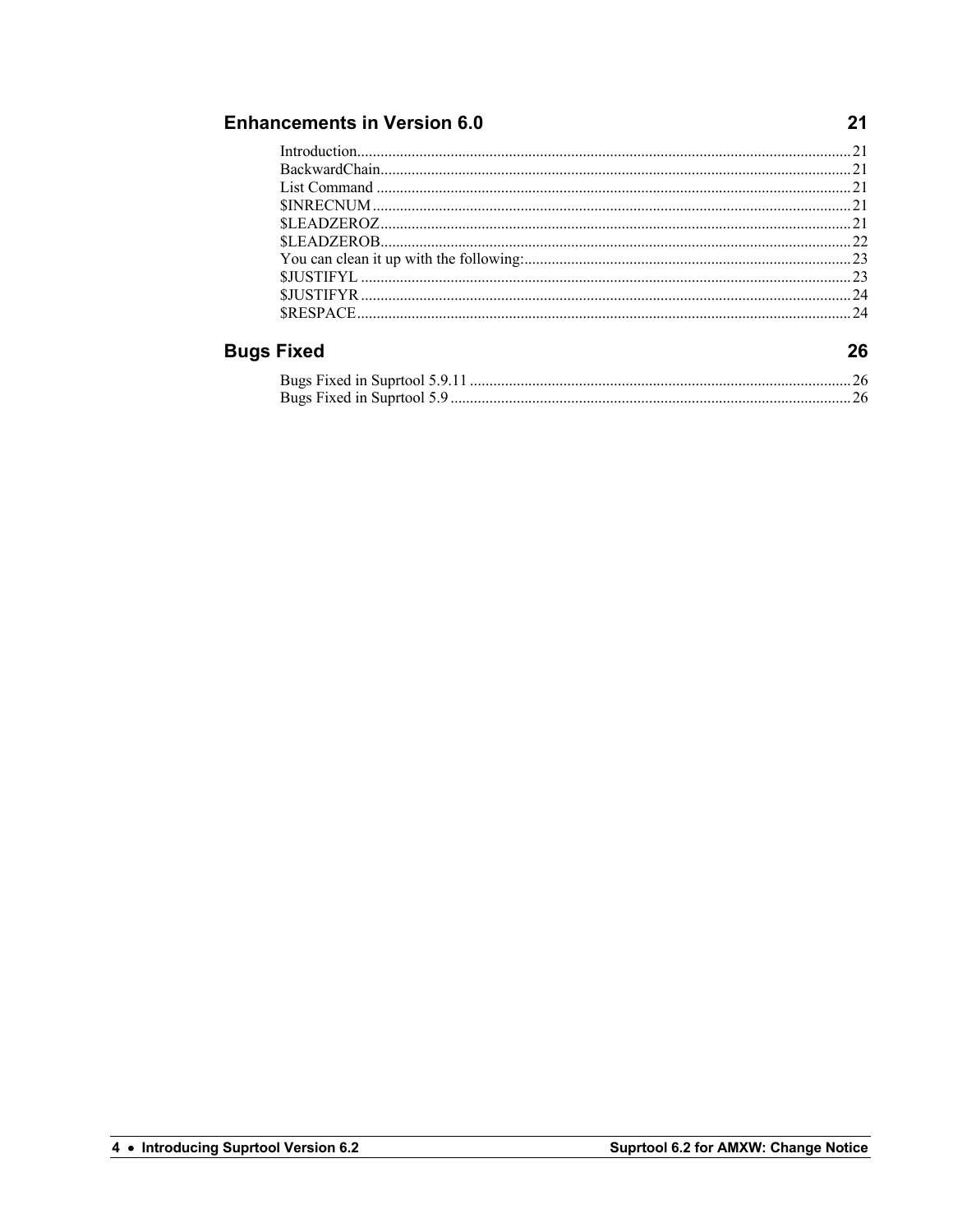# **Introducing Suprtool Version 6.2**

#### **Overview**

Use Suprtool/AMXW to read, select, and sort data from Oracle, Allbase and Eloquence databases and data files with fixed-length records. Suprtool/AMXW is designed to be similar to Suprtool for MPE while providing necessary HP-UX features. It is designed to work with AMXW an MPE environment from Speedware that runs on other platforms.

Suprlink/AMXW provides high-speed data-file linking based on a sort key. Use STExport for AMXW to convert fields in a self-describing input file into an output file that can be imported into different applications.

#### **Highlights in Suprtool 6.2**

- Rport has a new command called Hide which is intended to not report on a field in an SD file.
- Rport has a new command called Comma, which will place appropriate commas in an ascii field that was converted from a numeric field.
- There is a new setting in RPORT that is called set maxlen on, which calculates the maximum size that a field can be, including commas and dollar signs.
- Suprtool/Open now defaults to /bin/bash when a users shell is not found in the user information.
- The \$eom/\$bom function wouldn't work properly when \$stddate was nested in a \$month function and the to month had 31 days.
- Sdlinux version is available for Linux to convert the .sd file for use on Linux is now available on Linux. You can now directly copy a data file and sdfile from HP-UX and convert it for use on Linux.
- Two new sub-functions of \$BOM and \$EOM are now available in the \$stddate and \$month functions. The \$BOM function returns the starting day of the month and the \$EOM returns the last date of the month for a given month.
- String functions in Suprtool now have better length and bounds checking of the 4095-byte string limit.
- Rport a new simple report writer has been added to the Suprtool suite of products.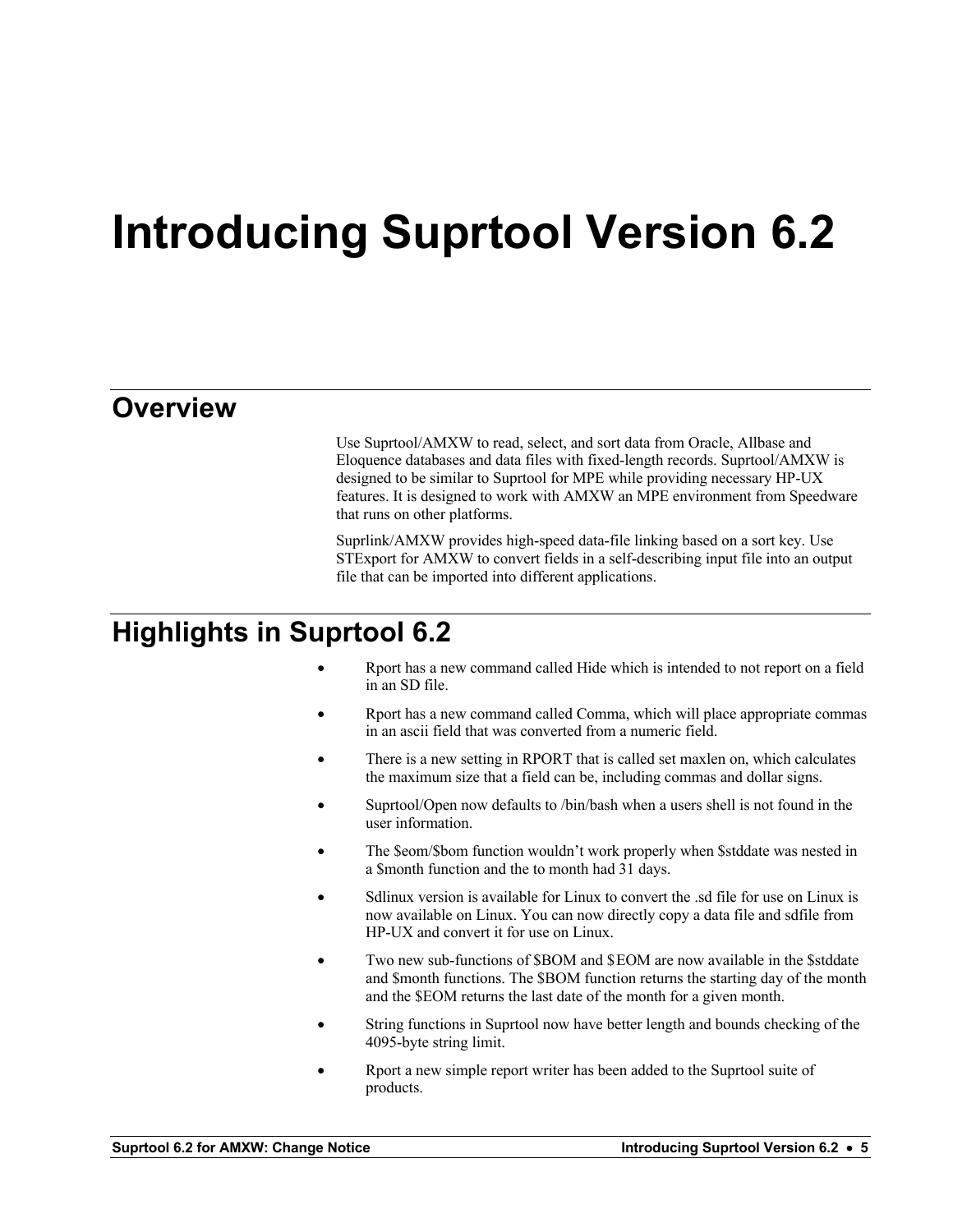• Set Limits Override has been added to the Suprtool for MPE version. (6.1.01)

## **Highlights in Suprtool 6.1**

- Suprtool has a new function called \$length that will return a double integer value of the length of a byte and/or numeric field.
- The \$ROBELLE variable has been expanded to 58 characters.
- Suprtool has a new option called Set EditSignNeutral which tells the \$edit function to treat Neutral zoned and packed fields to be positive and treated as such by the \$edit function.
- Suprlink now supports 8192 bytes on both the input file and the link file.
- Suprlink now supports 16384 bytes on the output file in Suprlink
- Stexport now supports 8192 bytes on both the input file and output files

### **Highlights in Suprtool 6.0**

- Set AMXW Perfwrite on, would cause Suprtool to fail with fserr 40 when using output,append.
- The List command now has a NOSAMETO option to turn off the SAMETO feature.
- Set SDEXTNAME on now prints a warning in Suprtool for AMXW, since it is not supported in that version.
- Suprtool for AMXW will test for both long fieldnames and short fieldnames when parsing the \$lookup function.
- Set Backwardchain On, will cause the Chain command to do a backward chained read.
- STExport has a new set command called Set Excel Leadzero On which tells the Excel command to add leading zeroes to the fields specified in the Excel Preserve command.
- Suprtool has a new function available to the if/extract commands called \$inrecnum, which expects a double integer result.
- Suprtool has a new function called \$leadzeroz, which will add leading zeroes to a display field and will optionally justify the field.
- Suprtool has a four new string handling functions, specifically, \$justifyl, \$justifyr, \$leadzerob and \$respace.
- Suprtool for AMXW now has a limit of 512 fields.

#### **Known Problems**

There are no known problems at this time. If you have any questions or concerns or feedback, please feel free to e-mail me at: neil@robelle.com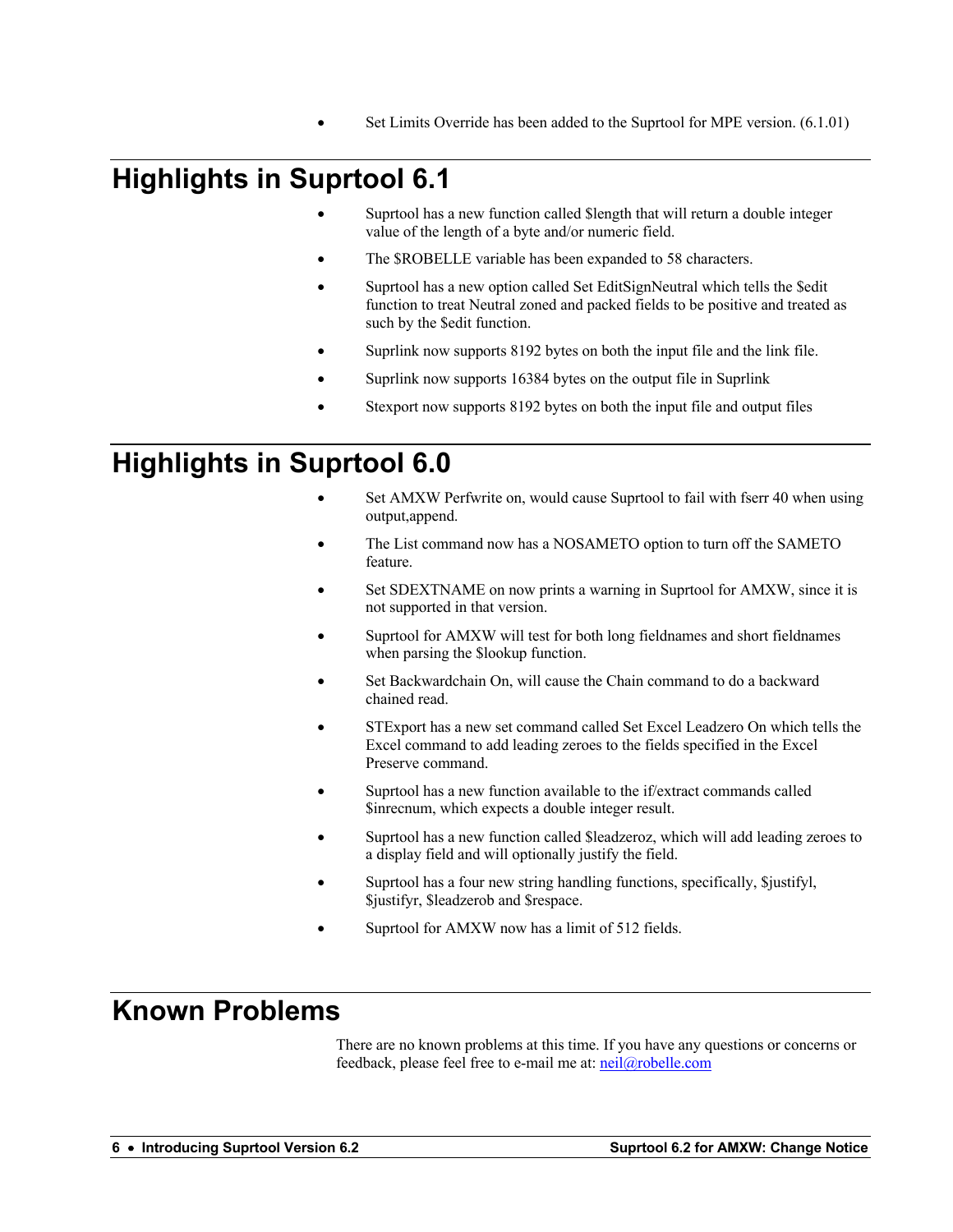### **Itanium vs PA\_RISC**

There are two types of machines that HP has that run HP-UX, the older machines are based on the PA\_RISC chip and the new machines that use the Itanium (and Itanium 2 chips). There are also program files that are specific to each chip. PA\_RISC programs can run on both PA\_RISC and Itanium machines, however, Itanium programs can only run on Itanium machines.

Any program that runs on Itanium must utilize libraries that match its own program type. Therefore if a PA\_RISC program runs on Itanium and looks for a library, it must find/load the PA\_RISC version of the libraries that it needs and conversely an Itanium program must load the libraries specific to its type.

#### **How to Tell what Machine I am on?**

There are many ways to tell what kind of machine you are on, here are a couple:

uname -m getconf MACHINE\_MODEL

In each case the Itanium machine will typically say ia64 somewhere in the result of the above two commands. PA\_RISC machines typically say "9000" somewhere in the string.

#### **What is the Program File Type?**

Since there are two types of machines there are also at least two types of program files. Suprtool is primarily either PA\_RISC 1.1 or ELF-32 / IA64 which is also known as Itanium. To determine the type of program file you can use the file command:

#### Itanium

```
file suprtool
                ELF-32 executable object file - IA64
```
#### PA\_RISC

file suprtool suprtool: PA-RISC1.1 executable dynamically linked -not stripped

The PA\_RISC binary can run on both platforms but you need to have PA\_RISC libraries for Eloquence or Oracle if you are using the Oracle module. An Itanium binary will not run on a PA\_RISC machine and will fail with "cannot execute".

Of course we've made a provision to identify if you are running the ia version of Suprtool in the banner and verify command with the ia after the UX :

SUPRTOOL/UXia/Copyright Robelle Solutions Technology Inc. 1981-2009. (Version 5.2 Internal) MON, JUN 8, 2009, 11:26 AM Type H for help.

#### **PA\_RISC Loading**

Suprtool by default looks in the libraries in any of the directories named in SHLIB\_PATH. For example to insure that Suprtool resolves the library loads you can set the SHLIB\_PATH system wide in your /etc/profile file in the following manner:

export SHLIB\_PATH=/opt/eloquence6/lib/pa11\_32:/opt/oracle/lib

If you do not have the SHLIB\_PATH variable set to a value where the libraries can be found, Suprtool will then try to load from their default names locations. For Eloquence the default location is :/opt/eloquence6/lib/pa11\_32.

The Oracle interface will first try to load libclntsh.so and then attempt to load libclntsh.sl from \$ORACLE\_HOME/lib32/libclntsh.sl.

#### **Itanium Loading**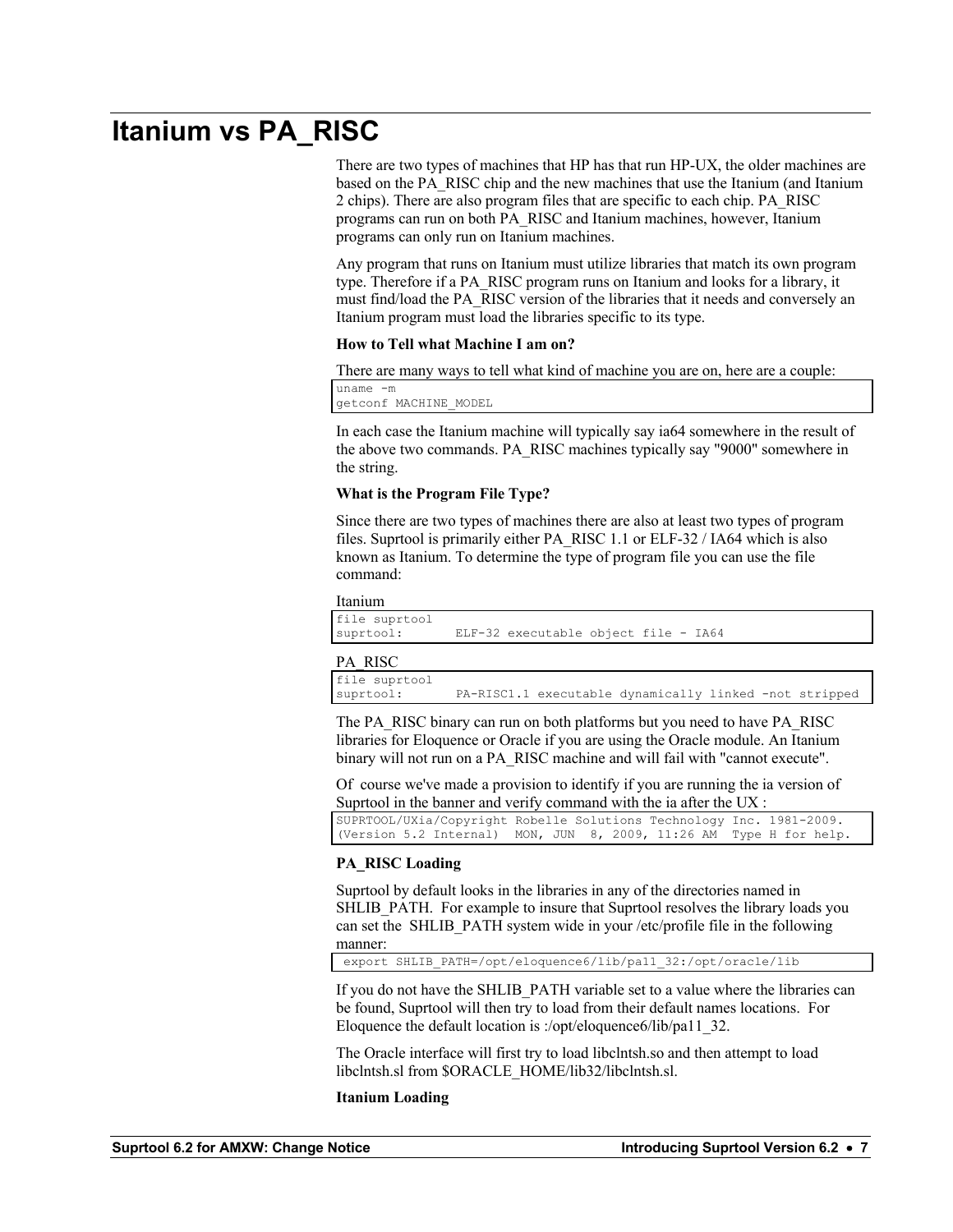You can change Suprtool to pay attention to LD\_LIBRARY\_PATH and use dlopen to load libraries, you can set the environment variable:

export ROBELLE\_DYN\_LOAD =Y.

It is generally advisable to use DLOPEN or the ROBELLE\_DYN\_LOAD option when using the Itanium version. The PA\_RISC version of Suprtool can use either type of loading, the default or the dlopen method invoked with ROBELLE\_DYN\_LOAD.

#### **Compatibility**

Suprtool for AMXW would use the file size stored in the SD label as opposed to the actual physical file size that AMXW uses.

```
::FILE FILE80;REC=-80,,F,ASCII
::supramxw
SUPRTOOL/AMXW/Copyright Robelle Solutions Technology Inc.1981-2007.
(Version 5.0) TUE, JAN 08, 2008, 2:42 PM Type H for help.
>I STFILE
>DEF ABCXYZ,1,11
>EXT ABCXYZ
>O FILE80,LINK
>\!\! \timesIN=26, OUT=26. CPU-Sec=1. Wall-Sec=1.
>FO FILE80
File: FILE80 (SD Version B.00.00) No linefeeds
Entry: Offset
ABCXYZ X11 1
Limit: 1023 EOF: 26 Entry Length: 11 Blocking: 1
\mathord{>} \mathord{\text{\rm E}}::LISTF FILE80,2
ACCOUNT= AMXWQA GROUP= FDE
FILENAME CODE ------------LOGICAL RECORD----------- ----SPACE----<br>SIZE TYP EOF LIMIT R/B SECTORS #X MX
                SIZE TYP EOF LIMIT R/B SECTORS #X MX
FILE80 1084 82B FA 26 1023 1 9 1 *
```
So what happens is if an output link file is created with a file equation making the file bigger, any subsequent files that are created from the resulting output file are actually made smaller as you can see below.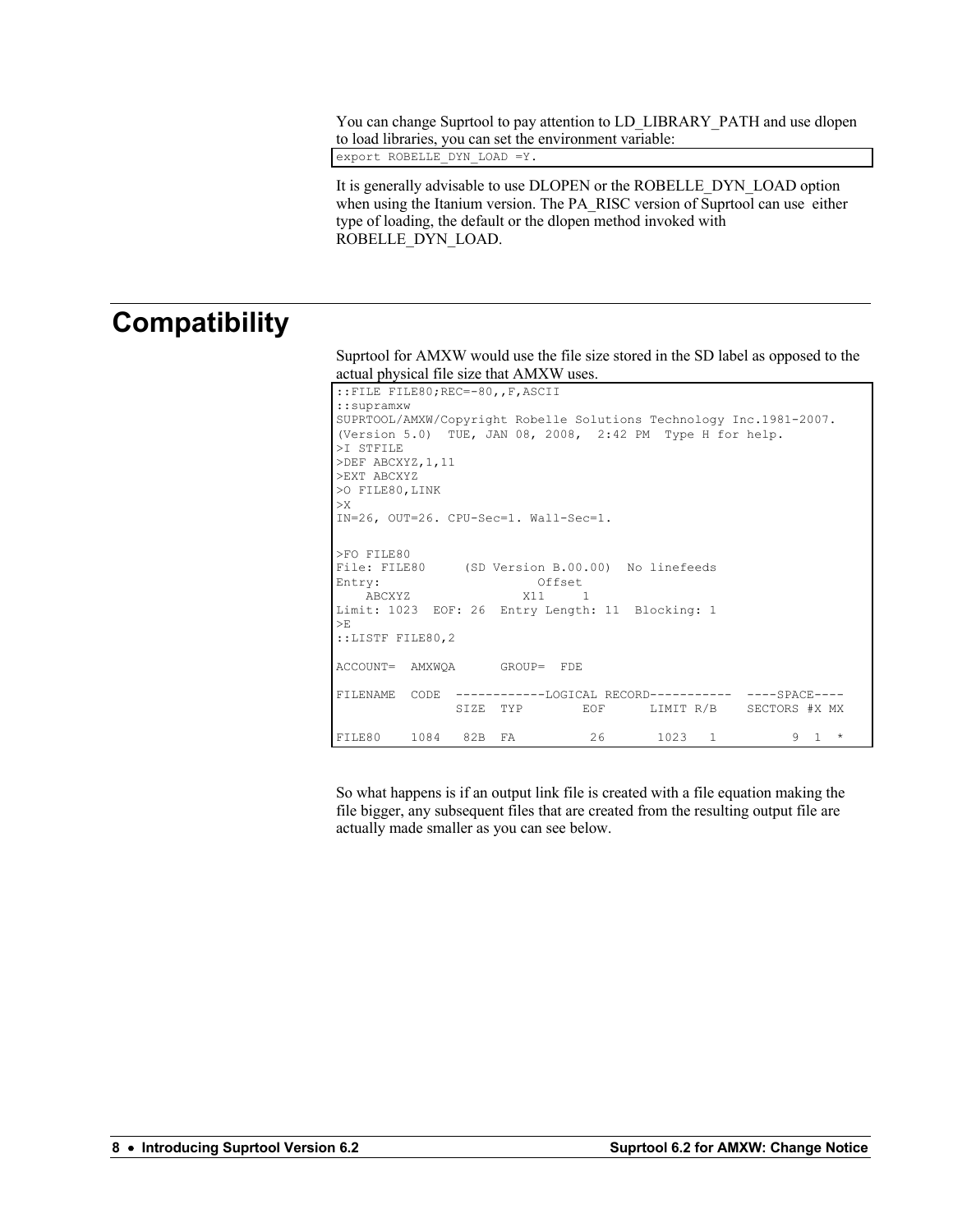| ::supramxw<br>SUPRTOOL/AMXW/Copyright Robelle Solutions Technology Inc.1981-2007.<br>(Version 5.0) TUE, JAN 08, 2008, 2:42 PM Type H for help.<br>$>1$ FTLE80<br>$>0$ FTLE80A |                                      |            |                          |  |  |  |
|-------------------------------------------------------------------------------------------------------------------------------------------------------------------------------|--------------------------------------|------------|--------------------------|--|--|--|
| $>$ $\times$                                                                                                                                                                  |                                      |            |                          |  |  |  |
| Warning: Using Output FILE80A, Link<br>IN=26, OUT=26. CPU-Sec=1. Wall-Sec=1.<br>$>$ F.                                                                                        |                                      |            |                          |  |  |  |
| ::LISTF FILE80A, 2                                                                                                                                                            |                                      |            |                          |  |  |  |
| ACCOUNT= AMXWOA GROUP= FDE                                                                                                                                                    |                                      |            |                          |  |  |  |
| FILENAME        CODE    -----------LOGICAL        RECORD----------    ----SPACE----                                                                                           |                                      |            |                          |  |  |  |
|                                                                                                                                                                               | SIZE TYP GOF LIMIT R/B SECTORS #X MX |            |                          |  |  |  |
| FILE80A 1084 11B FA                                                                                                                                                           | 26                                   | $1023 - 1$ | $\mathcal{P}$<br>$\star$ |  |  |  |

Suprtool for AMXW now honours the physical record size and the FILE80A file will now have a record size of 80.

The HP-UX and AMXW versions of AMXW no longer have Set varsubcompat on as the default. The default is now off and can be turned on with the set command or the –cv option.

Previously, Suprtool would treat an "R" type field in an Eloquence database as an R type while the data inside Eloquence is stored and treated as IEEE therefore incorrect results would occur with coercions and arithmetic operations. Suprtool now by default maps all Real and Long fields to their respective IEEE fields. You can change Suprtool back to the previous behaviour with Set RealMap Off.

A form command will still show the fields as being "R2" or "R4", but internally Suprtool will treat as IEEE, which is how Eloquence stores and treats the numbers.

Consequently, STExport will now support items in SD files that are condidered R type, however it correctly will map them to IEEE.

Suprtool/UX 5.0 is now compatible with all versions of HP-UX 11.2x, as well as Oracle version 8 and higher.

Suprtool/UX version 4.8.02 and lower is compatible with HP-UX 9.0 and higher and Oracle 7.

Fastread option is now set to On for Suprtool for HP-UX the regular version. The Dynamic loading version of Suprtool has a default value of off to start.

Suprtool 5.2 is necessary for use with Oracle 11 and case sensitive passwords.

#### **Itanium Compatibility**

There are a couple of differences in the Itanium version of Suprtool, which you need to be aware of.

**The DBEdit module is not available in the Itanium versions of Suprtool. This module is invoked by the EDIT command.**

**The layout for the Verify command is slightly different then the PA-RISC versions of Suprtool.**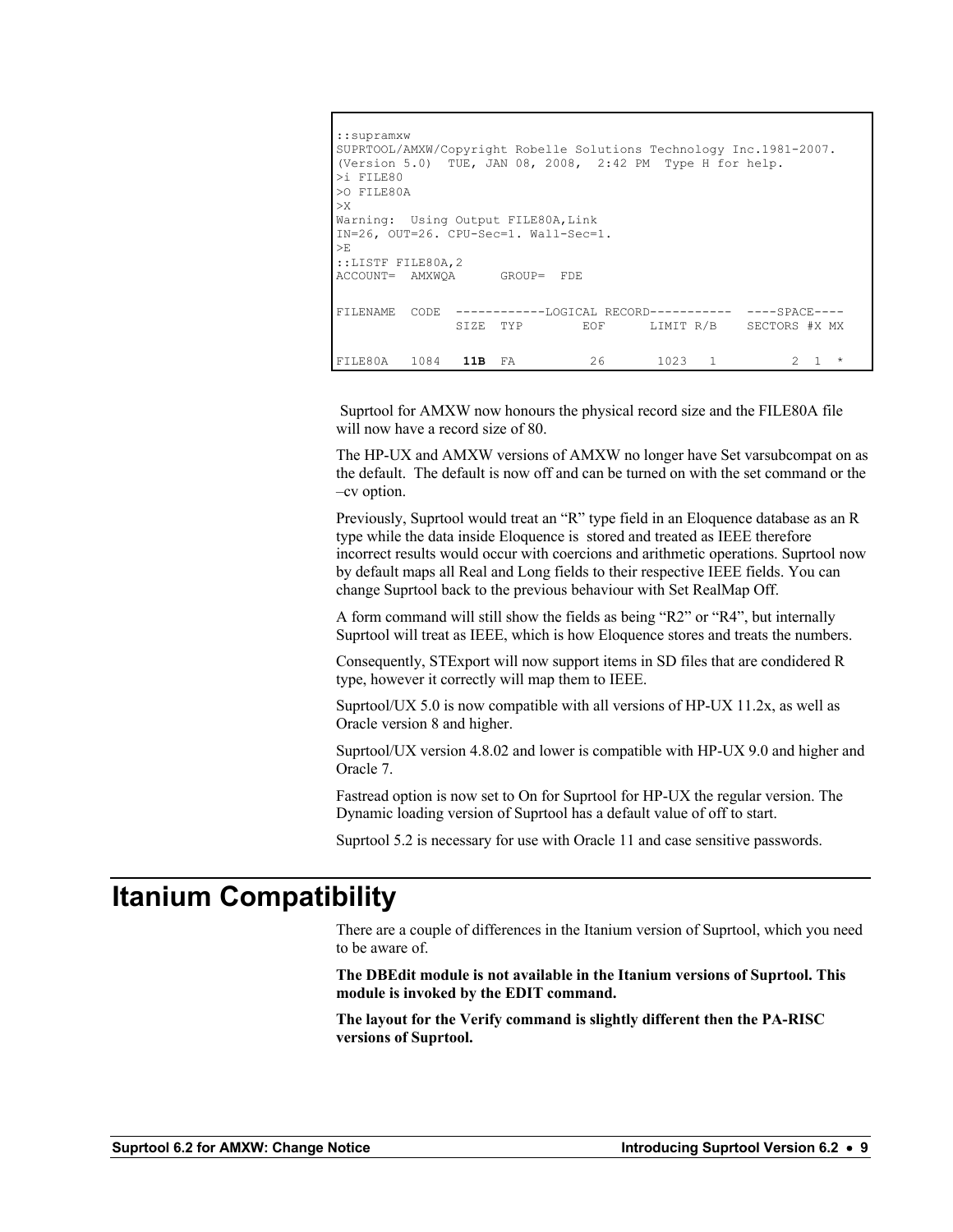## **CPU Serial Number (uname)**

This program runs only on CPUs whose serial numbers have been encoded (the "uname" on HP-UX). If it fails to run and you get an "invalid HPSUSAN" error message, contact Robelle for assistance, via **support**@robelle.com or the support number at 1-800-453-8970.

#### **Documentation**

The user manual contains the full description of all the Suprtool suite of products including Dbedit, Suprlink, STExport, and Suprtool2, as well as usage tips and commands for each. The manuals are up to date with all the latest changes. To see only the changes in the latest version, see the "What's New" section of the manual.

You can download our manuals and Change Notices in various formats and order printed (hardcopy) manuals from our web site at:

http://www.robelle.com/library/manuals/.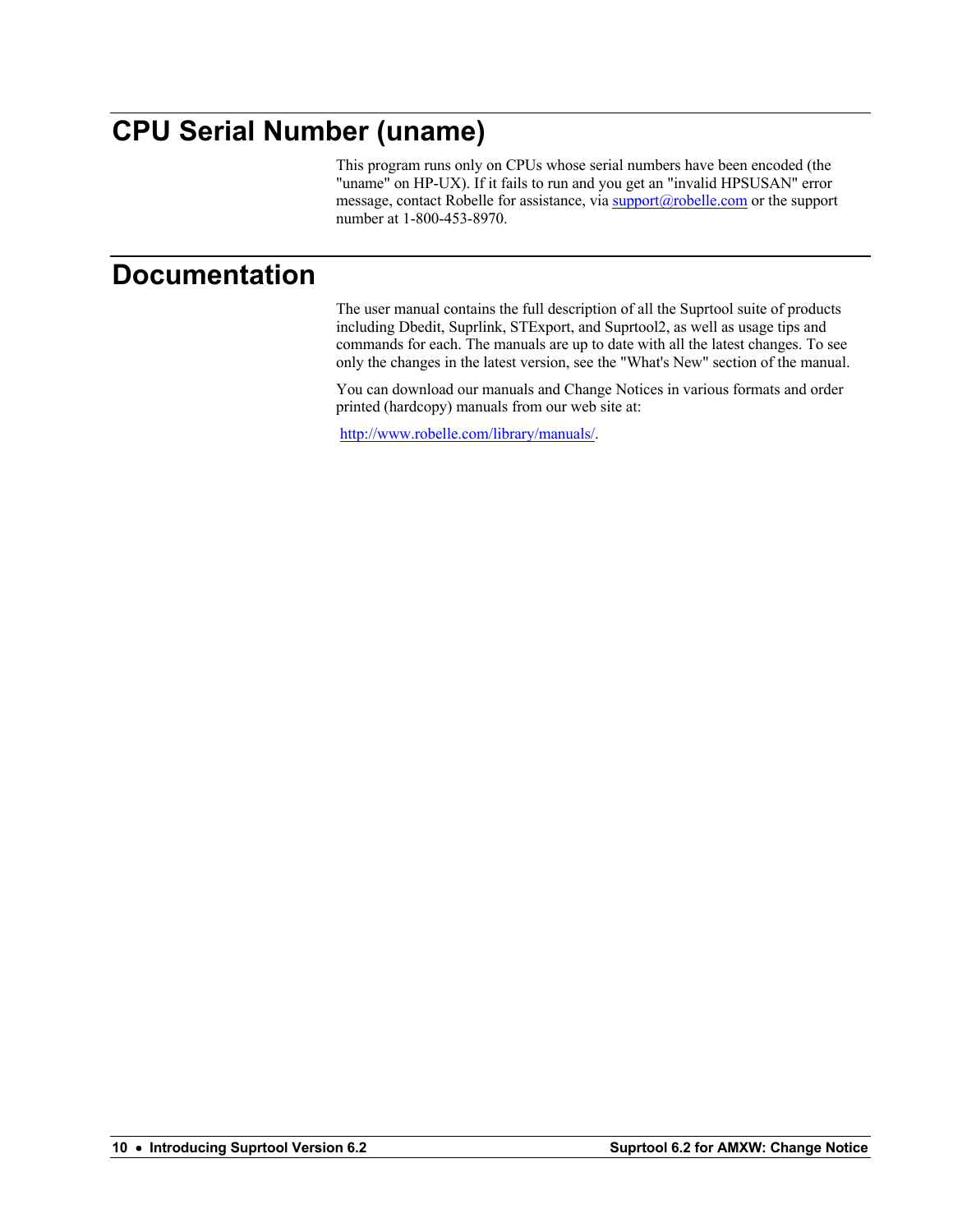# **Installation**

#### **Overview**

The following instructions describe the installation process of a new Suprtool release. The new version overwrites an existing version of Suprtool on your HP-UX system.

#### **Installation Instructions**

Suprtool for AMXW builds and instructions are now custom for everyone. If you are looking for your latest release of Suprtool for AMXW, please contact Neil Armstrong at neil@robelle.com

#### **Installation Assistance**

If you have any questions or run into any problems, please call us. Technical support is available on weekdays from 8 a.m. to 4 p.m. Pacific time at 1.289.480.1060. Technical support can also be obtained via e-mail at:  $\frac{\text{support}(a)}{\text{robot}(a)}$  If your new version of software will not run, you can page someone from technical support by calling the support number, or you can typically easily run extend with the disaster option to tide you over until business hours. Instructions for this are available at:

http://www.robelle.com/disaster/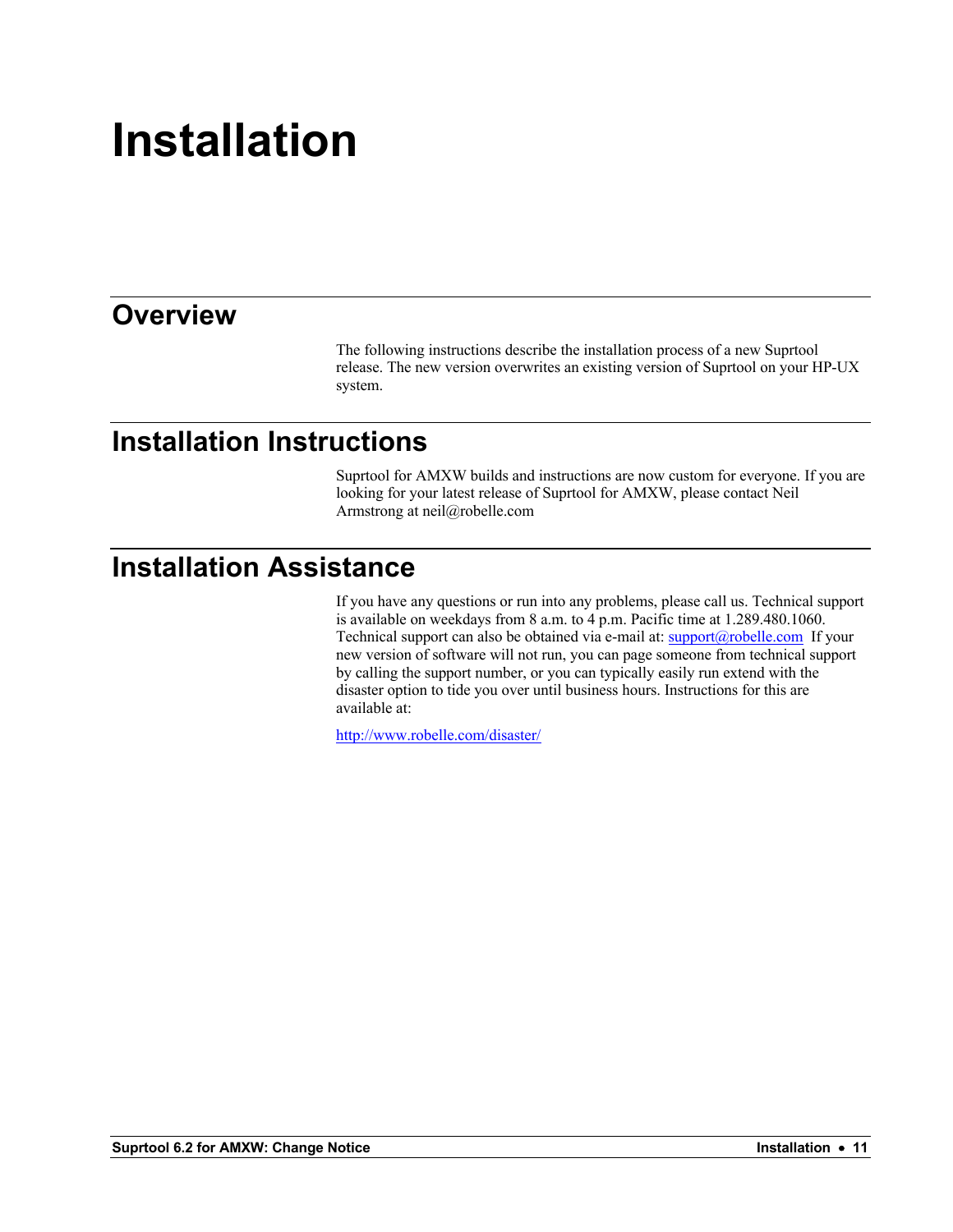# **Enhancements in Version 6.2**

#### **Introduction**

Suprtool is constantly being updated with new features. The following section describes the new enhancements to Suprtool since Suprtool 6.1.10.

#### **Rport Set Maxlen**

Rport will by default calculate the maximum size of a field, including, commas, decimals and dollar signs. The previous version just took into account, decimals. This is on by default, you can just use the old calculation by adding set maxlen off to your rportmgr file.

#### **Rport Comma**

Rport has a new command called comma, where you can specify a fieldname or list of fieldnames to tell Rport to add commas to a given numeric field, when it is reported on and converted to ascii. The same rules will apply for a given fields subtotal and total field. This command can only be entered after the input command.

#### **Rport Hide**

Rport has a new command called Hide which when given a fieldname will remove that field from the report. The report will be adjusted accordingly and also the Hide command must be entered after the input command.

#### **System Commands**

If the user id isn't found or a shell name isn't returned the Open version of Suprtool suite of products will assume a shell of /bin/bash.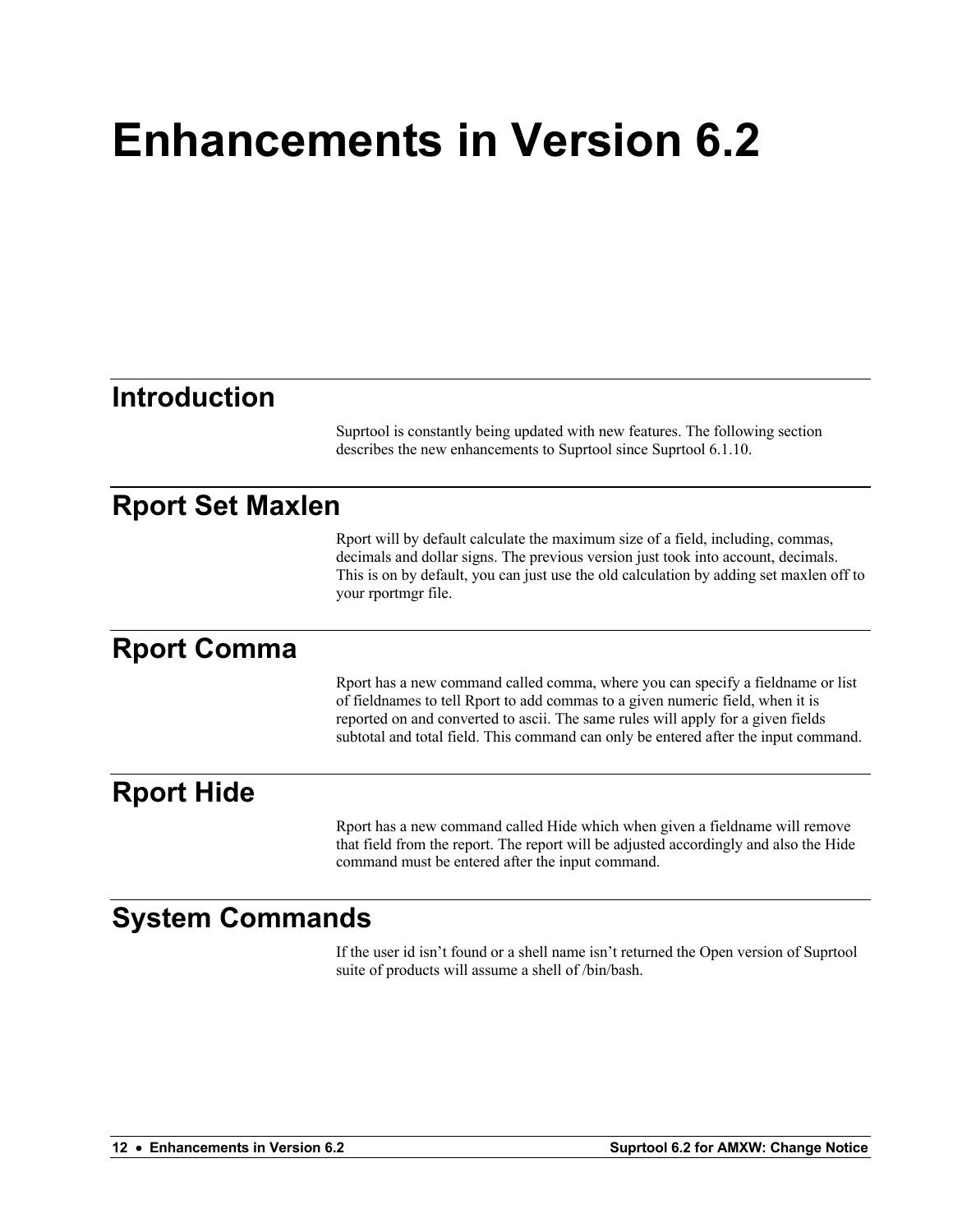## **\$Month(\$stddate())**

The combination of nested \$stddate within \$month would handle months with 31 days incorrectly if the from date was a month with less that 31 days and the to month was a month with 31 days.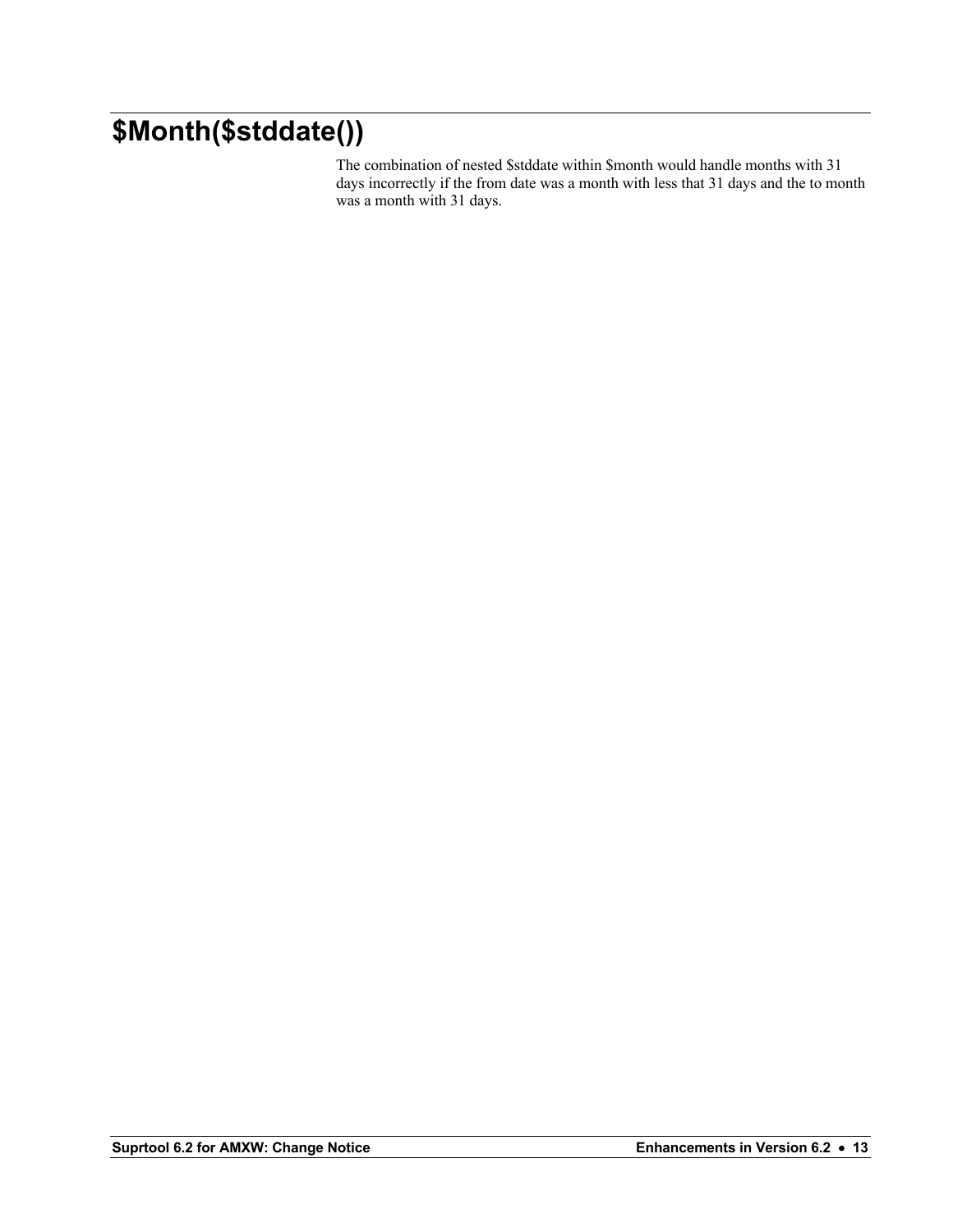# **Enhancements in Version 6.1.10**

#### **Introduction**

Suprtool is constantly being updated with new features. The following section describes the new enhancements to Suprtool since Suprtool 6.1.

### **Rport**

All versions of Suprtool, MPE, HP-UX (PA-Risc and Itanium), and Suprtool / Open have a new component called Rport, which is a simple report writer.

The code below represents one of the more complicated reports and shows some of the attributes that you can control. Rport works off of self-describing files and is available on MPE, HP-UX (PA-Risc and Itanium) and on all Linux platforms that Suprtool/Open runs on.

The Title command divides the lines into quadrants, primarily, left, center and right and two lines are supported. The heading column option prints the Heading information specified in each column. You can also specify Heading Fieldnames, where Rport will divide the field name into each column, and you can do your own layout for each Heading Line:

| head 1 Add " CharIntege  | Double        | Packed | Packed* | Ouad"  |
|--------------------------|---------------|--------|---------|--------|
| head 1 Add " IdLogica    | DblLog Zoned" |        |         |        |
| head 2 add "Field Field  | Field         | Field  | Field   | Field" |
| head 2 add " Field Field | Field Field"  |        |         |        |

The Size command tells Rport the maximum size of the column for the data. By default, Rport picks the maximum size that a field will be when converted to Ascii, as shown in the following table:

| <b>Field Format</b> | <b>Output Size</b> |  |  |  |
|---------------------|--------------------|--|--|--|
| 11, J1              | 6 bytes            |  |  |  |
| I2, J2              | 11 bytes           |  |  |  |
| I3, J3              | 16 bytes           |  |  |  |
| I4, J4              | 20 bytes           |  |  |  |
| K1                  | 5 bytes            |  |  |  |
| K <sub>2</sub>      | 10 bytes           |  |  |  |
|                     |                    |  |  |  |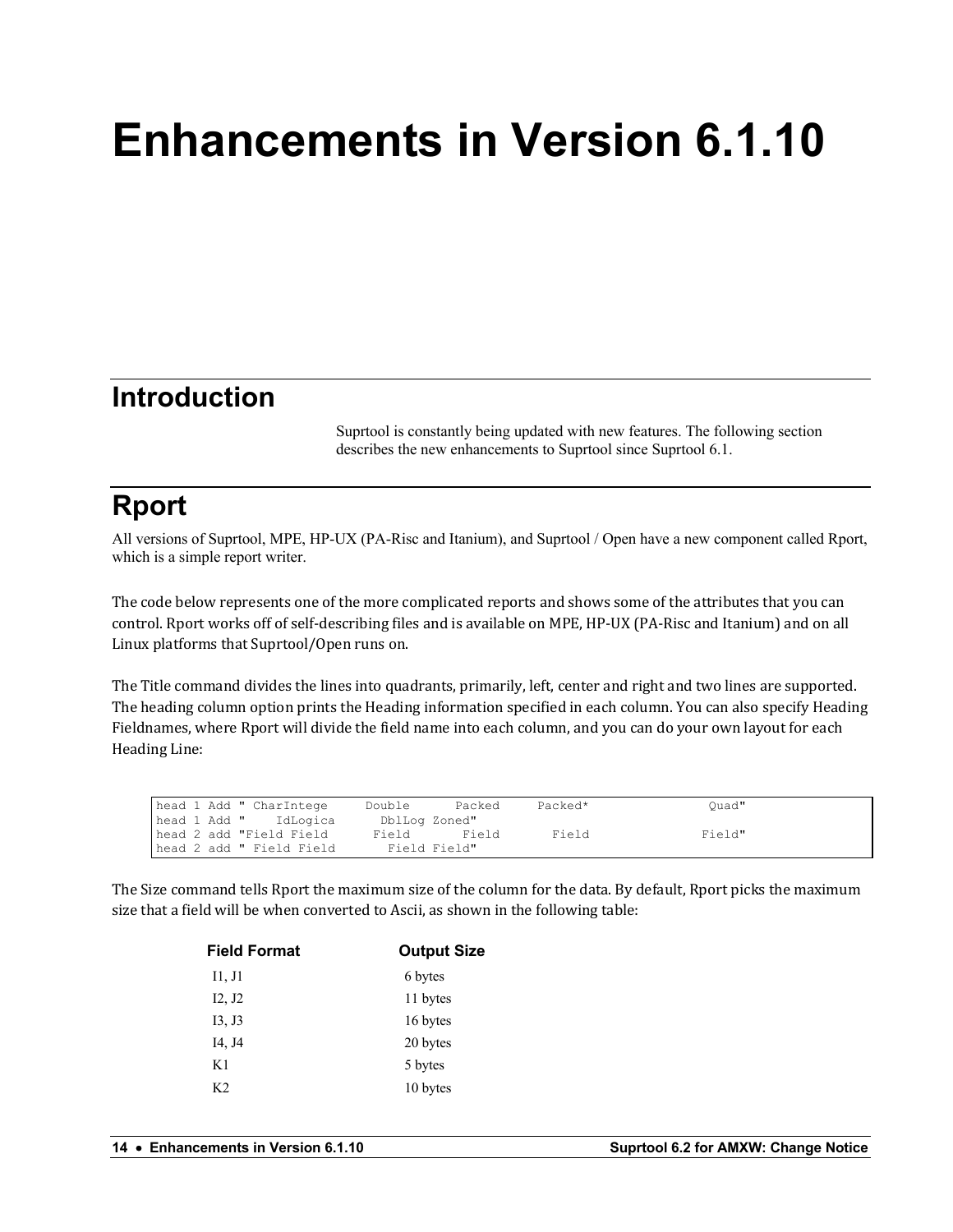| E2             | 12 bytes       |
|----------------|----------------|
| F <sub>4</sub> | 23 bytes       |
| R <sub>2</sub> | 12 bytes       |
| Zn             | $n+1$ bytes    |
| Pn             | <i>n</i> bytes |

The integer specified beside the fieldname is the length for the field to use for the report. If the data overflows the field will be filled with asterisks. The Subtotal and Total commands are pretty self-explanatory.

in file1.rporttst title line 1 left RPNAME "SampReport" title line 1 center RPCOMPANY "Robelle Solutions" title line 1 right rppageno tag "Page No : " title line 2 left rpdate tag "Date : " title line 2 right rpruntime tag "Run Time : " head 1 col "Char" head 2 col "Field" head 1 col "Integer" head 2 col "Field" head 1 col "Double" head 2 col "Field" head 1 col "Packed" head 2 col "Field" head 1 col "Packed\*" head 2 col "Field" head 1 col "Quad" head 2 col "Field" head 1 col "Id" head 2 col "Field" head 1 col "Logical" head 2 col "Field" head 1 col "DblLog" head 2 col "Field" head 1 col "Zoned" head 2 col "Field" size int-field 8 size dbl-field 8 size packed-field 7 size packed\*-field 7 size quad-field 7 size logical-field 7 size dbllog-field 7 size zoned-field 8 subtotal int-field dbl-field packed-field packed\*-field quad-field id-field subtotal logical-field dbllog-field zoned-field total int-field dbl-field packed-field packed\*-field quad-field id-field total logical-field dbllog-field zoned-field out REPORT01 xeq

The above code creates the following report. The report shows that it can handle most data types (the field names are the data types) and provides a simple layout and automatically aligns the subtotals and the total lines. The subtotaling works off the sorted field, (in this case char-field) and prints a subtotal line each time the char-field changes.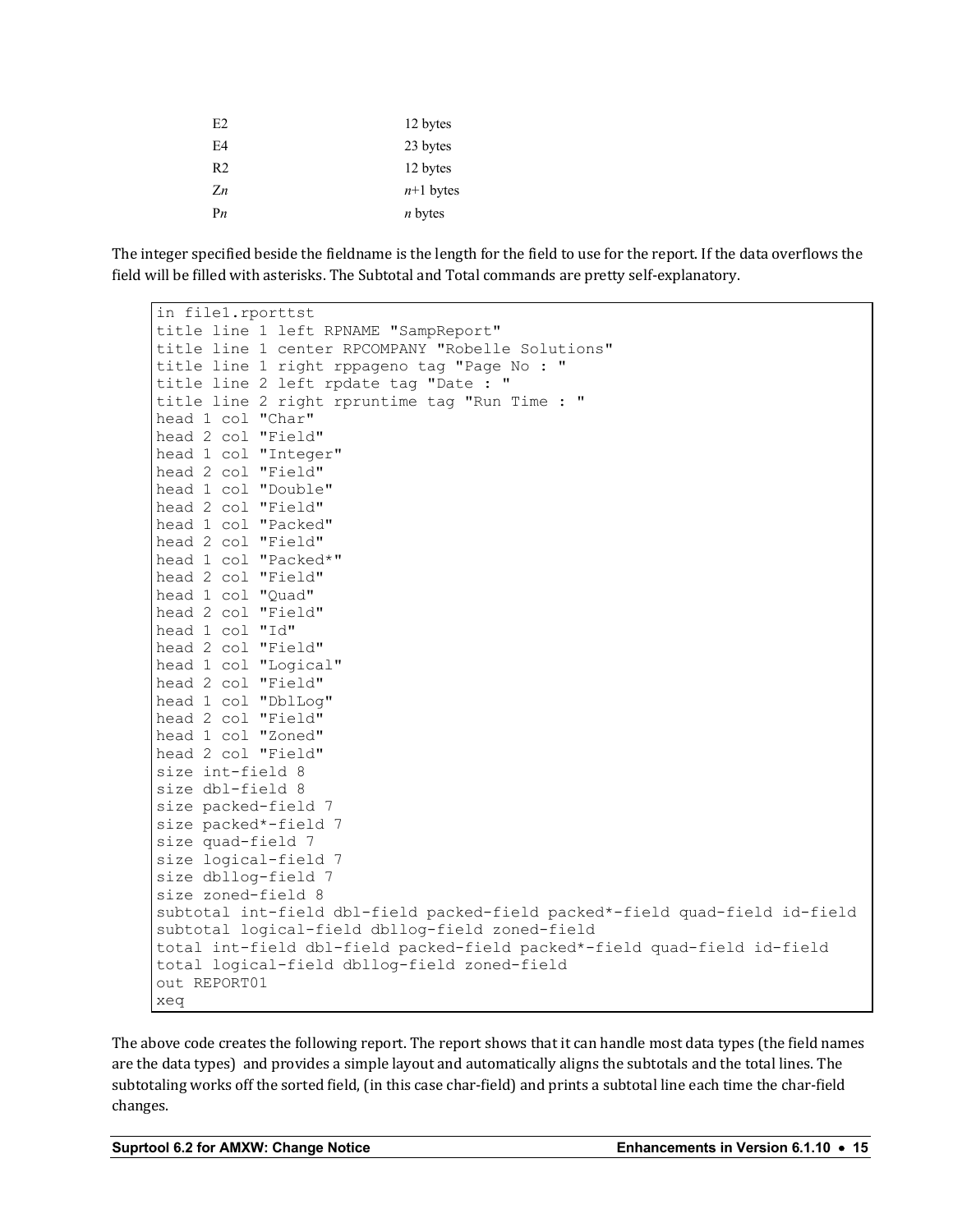| SampReport |                |         |                       |           | Robelle Solutions |                |         |         | Page No : 1      |
|------------|----------------|---------|-----------------------|-----------|-------------------|----------------|---------|---------|------------------|
|            | Date: 20191024 |         |                       |           |                   |                |         |         | Run Time : 12:45 |
| Char       | Integer        | Double  | Packed                | Packed*   | Quad              | Ιd             | Logical | DblLog  | Zoned            |
| Field      | Field          | Field   | Field                 | Field     | Field Field       |                | Field   | Field   | Field            |
| 11111      | 11.11          | 111.11  | $+111.11$             | $+111.11$ | 111.11            | 1              | 11.11   | 111.11  | 111.11           |
|            | 11.11          | 111.11  | $+111.11$             | $+111.11$ | 111.11            | 1              | 11.11   | 111.11  | 111.11           |
| 22222      | 22.22          | 222.22  | $+222.22$             | $+222.22$ | 222.22            | 1              | 22.22   | 222.22  | 222.22           |
| 22222      | 22.22          | 222.22  | $+222.22$             | $+222.22$ | 222.22            | 2              | 22.22   | 222.22  | 222.22           |
|            | 44.44          | 444.44  | $+444.44$             | $+444.44$ | 444.44            | 3              | 44.44   | 444.44  | 444.44           |
| 33333      | 33.33          | 333.33  | $+333.33$             | $+333.33$ | 333.33            | $\mathbf 1$    | 33.33   | 333.33  | 333.33           |
| 33333      | 33.33          | 333.33  | $+333.33$             | $+333.33$ | 333.33            | 2              | 33.33   | 333.33  | 333.33           |
| 33333      | 33.33          | 333.33  | $+333.33$             | $+333.33$ | 333.33            | 3              | 33.33   | 333.33  | 333.33           |
|            | 99.99          | 999.99  | $+999.99$             | $+999.99$ | 999.99            | 6              | 99.99   | 999.99  | 999.99           |
| 44444      | 44.44          | 444.44  | $+444.44$             | $+444.44$ | 444.44            | 1              | 44.44   | 444.44  | 444.44           |
| 44444      | 44.44          | 444.44  | $+444.44$             | $+444.44$ | 444.44            | $\overline{2}$ | 44.44   | 444.44  | 444.44           |
| 44444      | 44.44          | 444.44  | $+444.44$             | $+444.44$ | 444.44            | 3              | 44.44   | 444.44  | 444.44           |
| 44444      | 44.44          | 444.44  | $+444.44$             | $+444.44$ | 444.44            | 4              | 44.44   | 444.44  | 444.44           |
|            | 177.76         | 1777.76 | $+1777.76$ $+1777.76$ |           | 1777.76           | 10             | 177.76  | 1777.76 | 1777.76          |
| 55555      | 55.55          | 555.55  | $+555.55$             | $+555.55$ | 555.55            | 1              | 55.55   | 555.55  | 555.55           |
| 55555      | 55.55          | 555.55  | $+555.55$             | $+555.55$ | 555.55            | 2              | 55.55   | 555.55  | 555.55           |
| 55555      | 55.55          | 555.55  | $+555.55$             | $+555.55$ | 555.55            | 3              | 55.55   | 555.55  | 555.55           |
| 55555      | 55.55          | 555.55  | $+555.55$             | $+555.55$ | 555.55            | 4              | 55.55   | 555.55  | 555.55           |
| 55555      | 55.55          | 555.55  | $+555.55$             | $+555.55$ | 555.55            | 5              | 55.55   | 555.55  | 555.55           |
|            | 277.75         | 2777.75 | +2777.75 +2777.75     |           | 2777.75           | 15             | 277.75  | 2777.75 | 2777.75          |
|            | 611.05         | 6111.05 | $+6111.05 +6111.05$   |           | 6111.05           | 35             | 611.05  | 6111.05 | 6111.05          |

#### **\$BOM and \$EOM**

Suprtool has two new subfunctions called \$BOM and \$EOM which are now available in the \$stddate and \$month functions. The \$bom returns the beginning of the month date, "01" and the \$eom, returns the end of the month for the given date.

For Example, the \$stddate function will return the converted curdate, with either the beginning of the month for the day or the end of the month for the given curdate.

```
in file131
item curdate, date, ddmmyyyy
ext curdate
ext curbom=$stddate(curdate,$bom)
ext cureom=$stddate(curdate, $eom)
```
You can also use \$stddate to convert a date that is already in ccyymmdd format to the beginning of the month or the end of the month respectively.

You can also use \$bom and \$eom as part of the \$month function even if the date is not in ccyymmdd format.

```
Item curdate, date, ddmmyyyy
ext curdate
ext curbom=$month($stddate(curdate),+6,$bom)
ext cureom=$month($stddate(curdate), +6, $eom)
```
### **String Function Checks**

Some of the String functions in Suprtool did not have proper length checks in place to ensure that an overflow wouldn't occur for specific functions. The length for most string fields to be checked is 4095 bytes. Suprtool will now throw a more generalized error of:

Error: Field in function is greater than 4095 bytes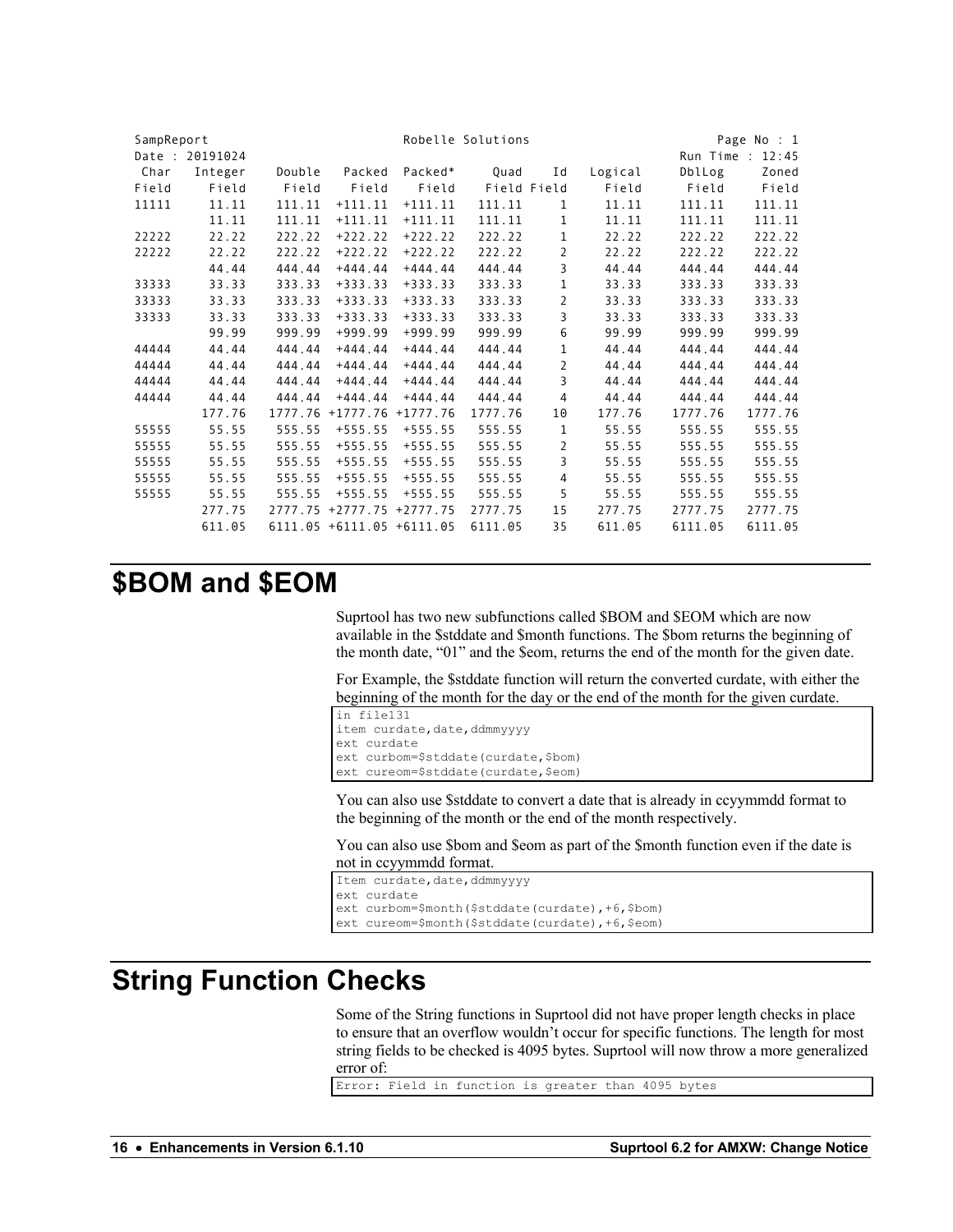If a function is longer than the 4095, the field is potentially corrupted and/or truncated.

#### **Sdlinux for Linux**

SDLinux is a utility that will convert the Self-Describing information, such that Suprtool/Open can read the file. Specifically, it is meant to convert the .sd file from an HP-UX system to be read on Linux natively.

Sdlinux, will change the sd version field which tells Suprtool/Open the endianness of the sd file.

| SD Version     | <b>Endianness</b>         | Extended<br>Names |
|----------------|---------------------------|-------------------|
| <b>B.00.00</b> | BIG (HP-UX) LITTLE(LINUX) | N <sub>O</sub>    |
| <b>B.00.01</b> | BIG (HP-UX) LITTLE(LINUX) | YES               |
| <b>B.00.02</b> | BIG                       | N <sub>O</sub>    |
| <b>B.00.03</b> | <b>BIG</b>                | YES               |

The sdlinux utility has four options, -f, -r, -h and –d. Only one option can be specified at any given time:

| Option | SD Version                                                 | Integer Field                                                        |
|--------|------------------------------------------------------------|----------------------------------------------------------------------|
| $-f$   | $B.00.00$ becomes $B.00.02$ and<br>B.00.01 becomes B.00.03 | Any integer/logical field<br>gets flagged as BE.                     |
| -r     | $B.00.02$ becomes $B.00.00$ and<br>B.00.03 becomes B.00.01 | Any integer/logical field<br>gets the Endianness flag<br>turned off. |
| -h     | $B.00.02$ becomes $B.00.00$ and<br>B.00.03 becomes B.00.01 | No effect.                                                           |
| -d     | No effect.                                                 | Any integer/logical field<br>gets the Endianness flag<br>turned off. |

The sdlinux utility gets run with the above options and a filename for an argument as in:

```
./sdlinux '-ffilename'
./sdlinux '-rfilename'
./sdlinux '-hfilename'
./sdlinux '-dfilename'
```
The filename specified just needs to be the data file name not the sd filename. Regardless, sdlinux will figure out what to do if the .sd extension is in the filename argument.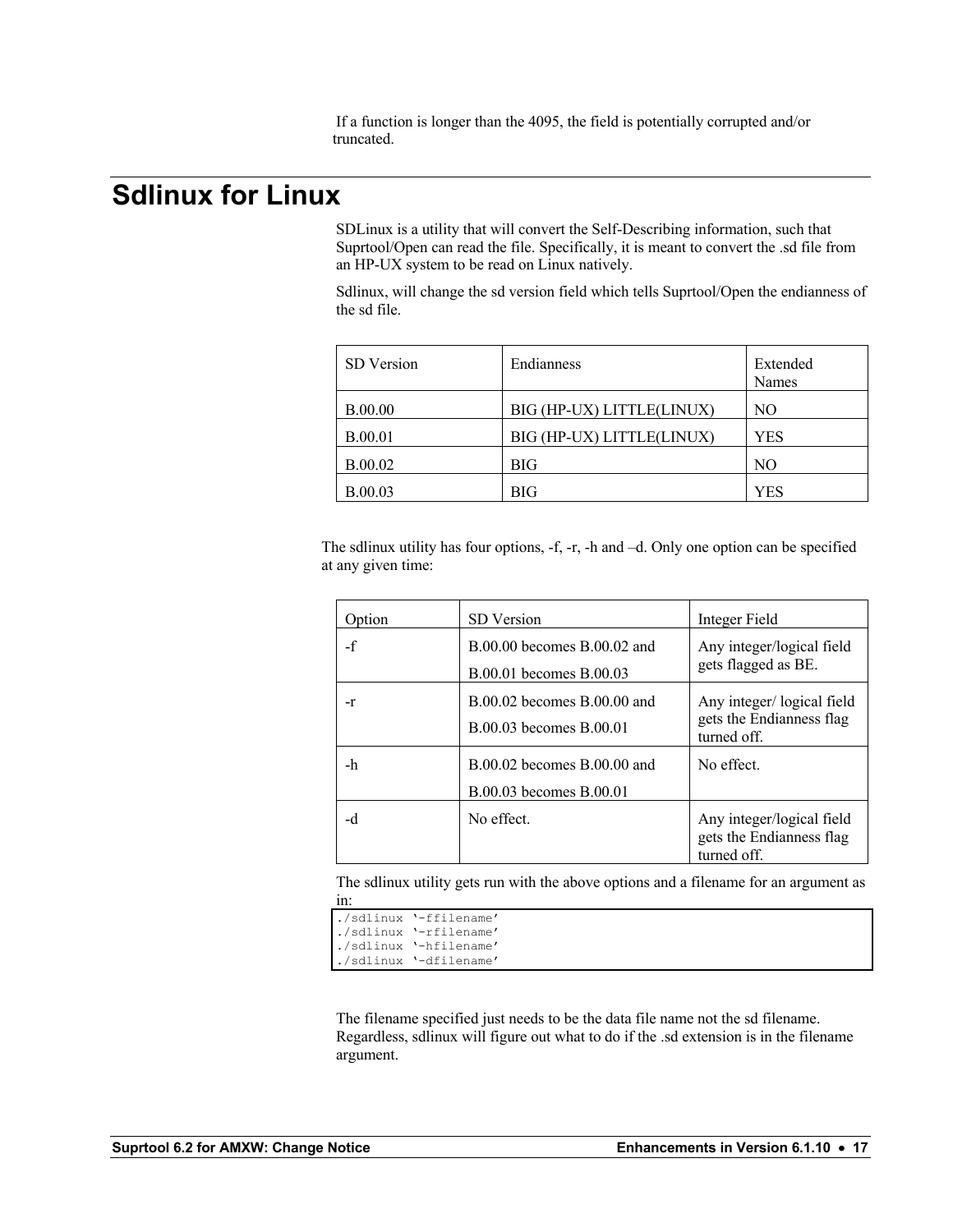## **Set Limits Override On | Off**

Set Limits OverRide tells Suprtool for MPE to ignore any subsequent Set Limits TableSize command. This was added since the new MPE table size is now 2 GB and works well without any limit. It was also added as Suprtool 4.4 and lower did not calculate the Set Limits Tablesize limit properly. So, if a user had Set Limits Tablesize 25, Suprtool would allow for a table greater than that old limit, while the new version of the table would stop with "Table Full" as prescribed by the command.

Overriding the TableSize, allows for customers to set in a global suprmgr file and not have to search thru code to remove the specific command.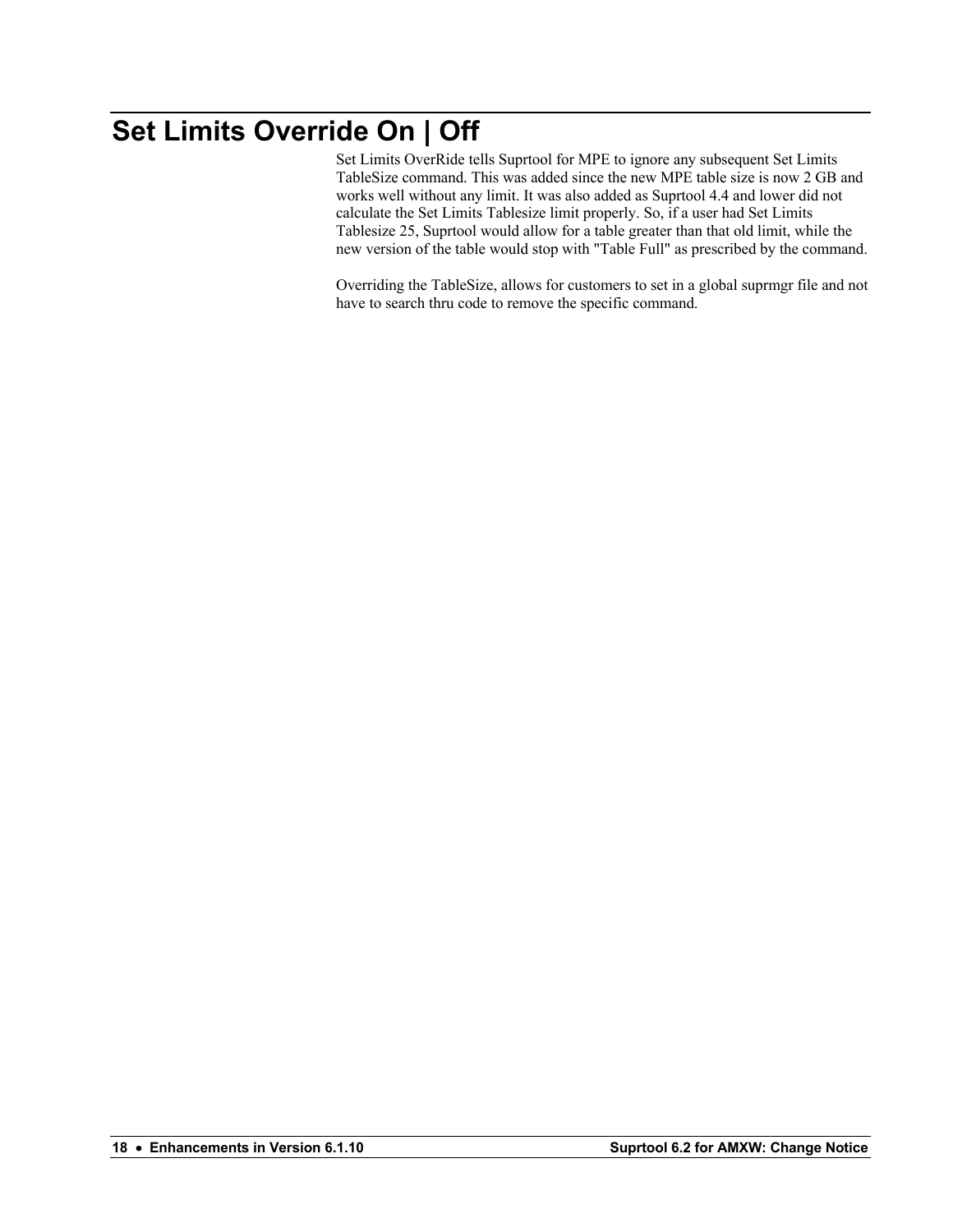# **Enhancements in Version 6.1**

#### **\$Length**

Suprtool has a new function called \$length which returns a double integer number that is the length of a given byte or numeric field. For byte type fields Suprtool starts at the right most byte position to look for any non-space character and calculates the length of the data. For numeric fields Suprtool will convert the number to display and starting on the left will search for any non-zero character to establish the length.

Below is an excerpt from the manual, that describes how it can be used:

#### **\$LENGTH (Works on Byte-type and numeric fields)**

Purpose of the \$length frunction is to return the length of the specified byte field as if the field has had the \$rtrim function applied or the position of the rightmost nonspace character.

#### **If Usage:**

if \$length(NAME) >= 15

#### **Extract Usage:**

```
Define LenField,1,4,double
extract LenField=$length(byte-field)
```
#### **\$ROBELLE variable**

The \$ROBELLE variable on HP-UX and Open platforms has been expanded to 55 characters for the \$ROBELLE directory name when you are installing outside of /opt/robelle. You use the \$robelle variable to tell suprtool and all of the programs that come with suprtool where to find where it is installed.

#### **Set EditSignNeutral**

The \$edit function converts data from numeric to byte and applies an edit mask to format the data. Neutral data is not considered to be signed so if you have neutral data, a positive sign will not be applied to the edit mask. With Set EditSignNeutral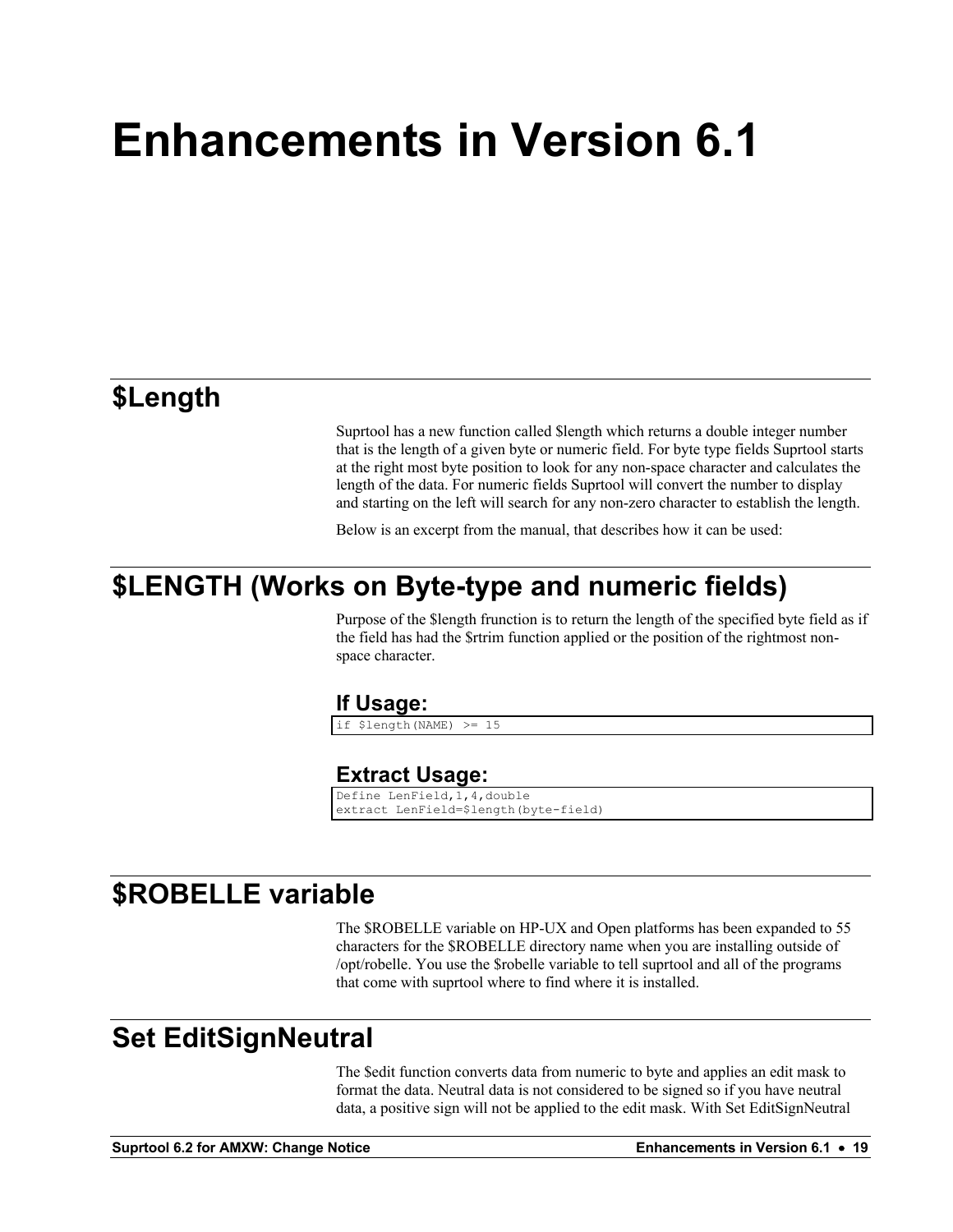turned on, Suprtool will consider the Neutral data to be positive and therefore print out the "+" or "DR", depending on the edit-mask used.

Set EditSignNeutral On

### **STEXPORT**

STExport now supports 8196 bytes on the input, and the output file.

## **SUPRLINK**

Suprlink now supports 8196 bytes on the input file, link file and 16384 bytes on the output file.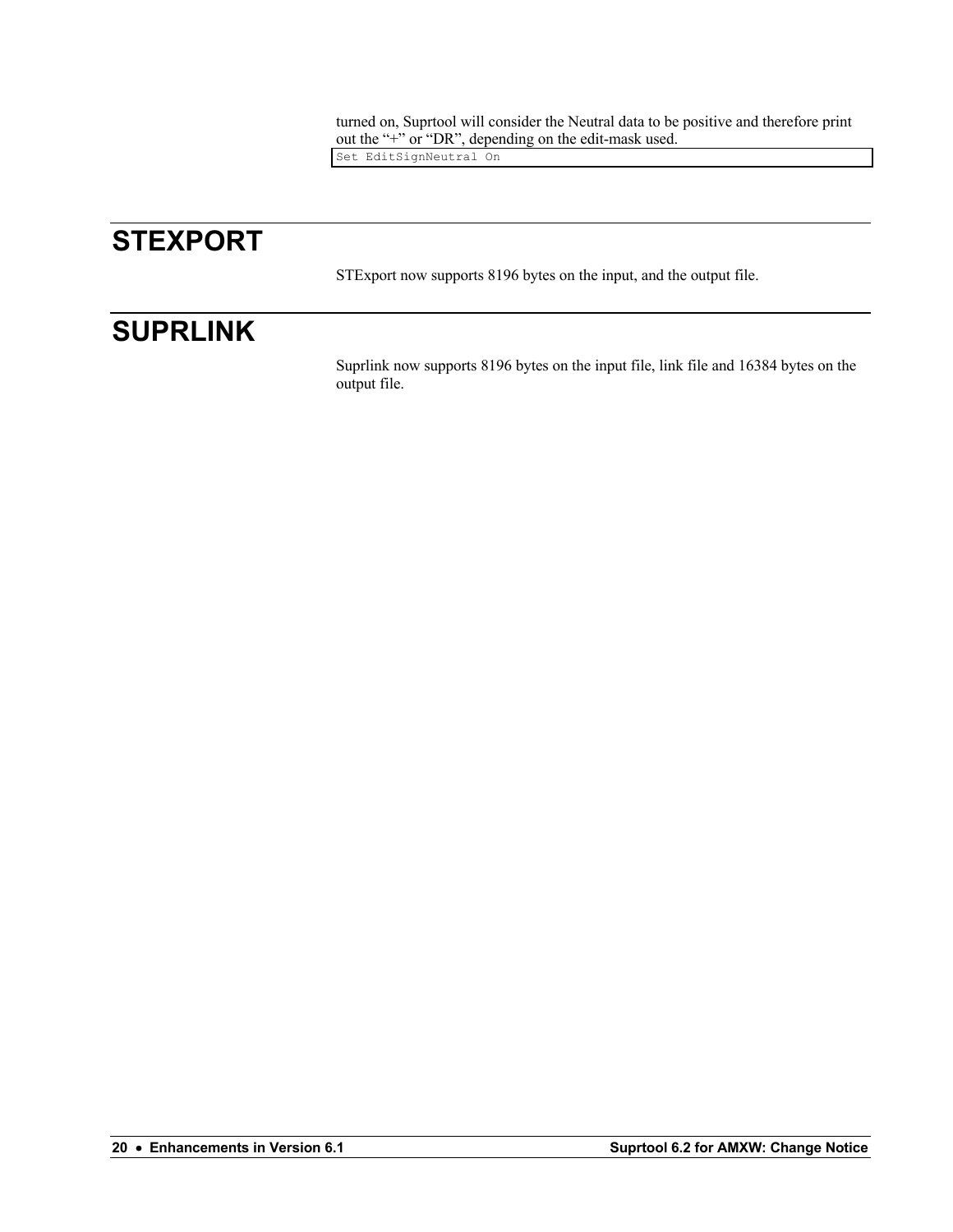# **Enhancements in Version 6.0**

#### **Introduction** Suprtool is constantly being updated with new features. The following section describes the new enhancements to Suprtool since Suprtool 5.9 **BackwardChain** The Set command, Backwardchain when turned on will tell the Chain command to do a Backward Chained read. **List Command** The List command now has a NOSAMETO option to turn off the SAMETO feature. **\$INRECNUM** The if / extract commands can now utilize a new function called \$INRECNUM, which allows you to use the input record number in certain tasks. For example, the task below would find record number 11. In somefile If \$inrecnum=11 You can also, utilize the \$inrecnum function in the extract command: In somefile Def recnum,1,4,double Ext recnum=\$inrecnum The \$inrecnum function was designed to find records especially in the instance where duplicate records are in a particular data source and cannot be isolated by any other means. describes the new enhancements to Suprtool since Suprtool 5.9

### **\$LEADZEROZ**

The if / extract commands can now utilize a new function called \$LEADZEROZ, which allows you to add leading zeroes to a specific display field. This was designed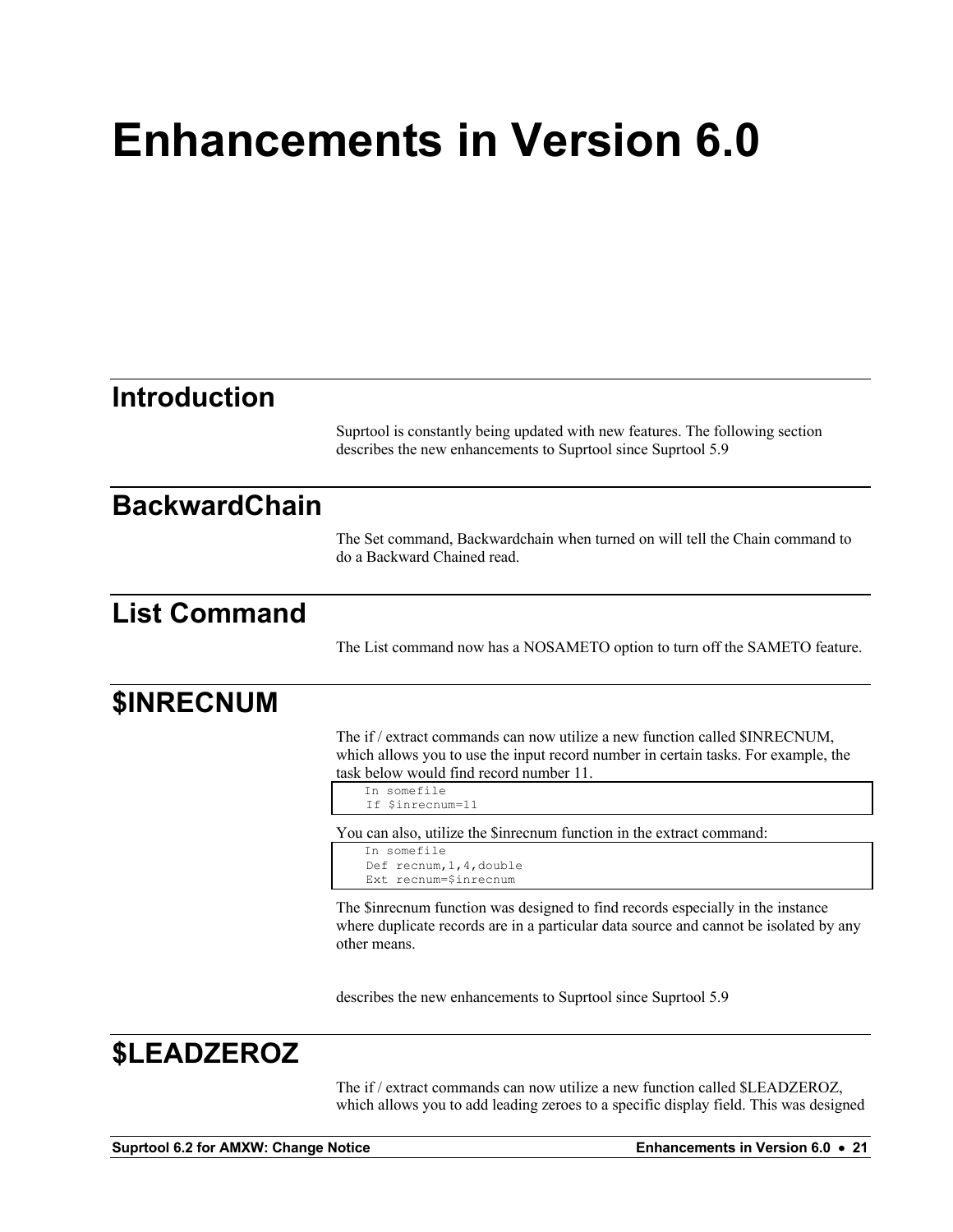specifically for the extract command and fixing up data but can be used in the if command as well.

\$NUMBER is capable of fixing up numbers, but the new \$LEADZEROZ function is more lightweight and simply adds leading zeroes and has an option to justify right as shown below. The source data looks like this:



Which can be fixed in the following manner:

RUN SUPRTOOL.PUB.ROBELLE

| SUPRTOOL/Copyright Robelle Solutions Technology Inc. 1981-2017.    |  |
|--------------------------------------------------------------------|--|
| (Version 6.0 Internal) Mon, Feb 27, 2017, 3:48 PM Type H for help. |  |
|                                                                    |  |
| >IN LEADZERO.SUPRTEST                                              |  |
| >DEF A, 1, 12, DISPLAY                                             |  |
| $>EXT A = $LEADZEROZ (A, J)$                                       |  |
| $\text{Out}$ *                                                     |  |
| $>$ xea                                                            |  |
| 000000000001                                                       |  |
| 000000000002                                                       |  |
| 000000000003                                                       |  |
| 000000000004                                                       |  |
| 000000000005                                                       |  |
| 000000000006                                                       |  |
| 000000000007                                                       |  |
| 000000000008                                                       |  |
| 000000000009                                                       |  |
| 000000000010                                                       |  |
| 000000000012                                                       |  |
| 000000012345                                                       |  |
| 000000000220                                                       |  |
| IN=13, OUT=13. CPU-Sec=1. Wall-Sec=1.                              |  |

The \$LEADZEROZ function cannot fix issues like commas and decimal places in a display field, this can be handled by the \$number function.

#### **\$LEADZEROB**

The if / extract commands can now utilize a new function called \$LEADZEROB, which allows you to add leading zeroes to a specific byte field. This was designed specifically for the extract command and fixing up data but can be used in the if command as well. The data looks like this: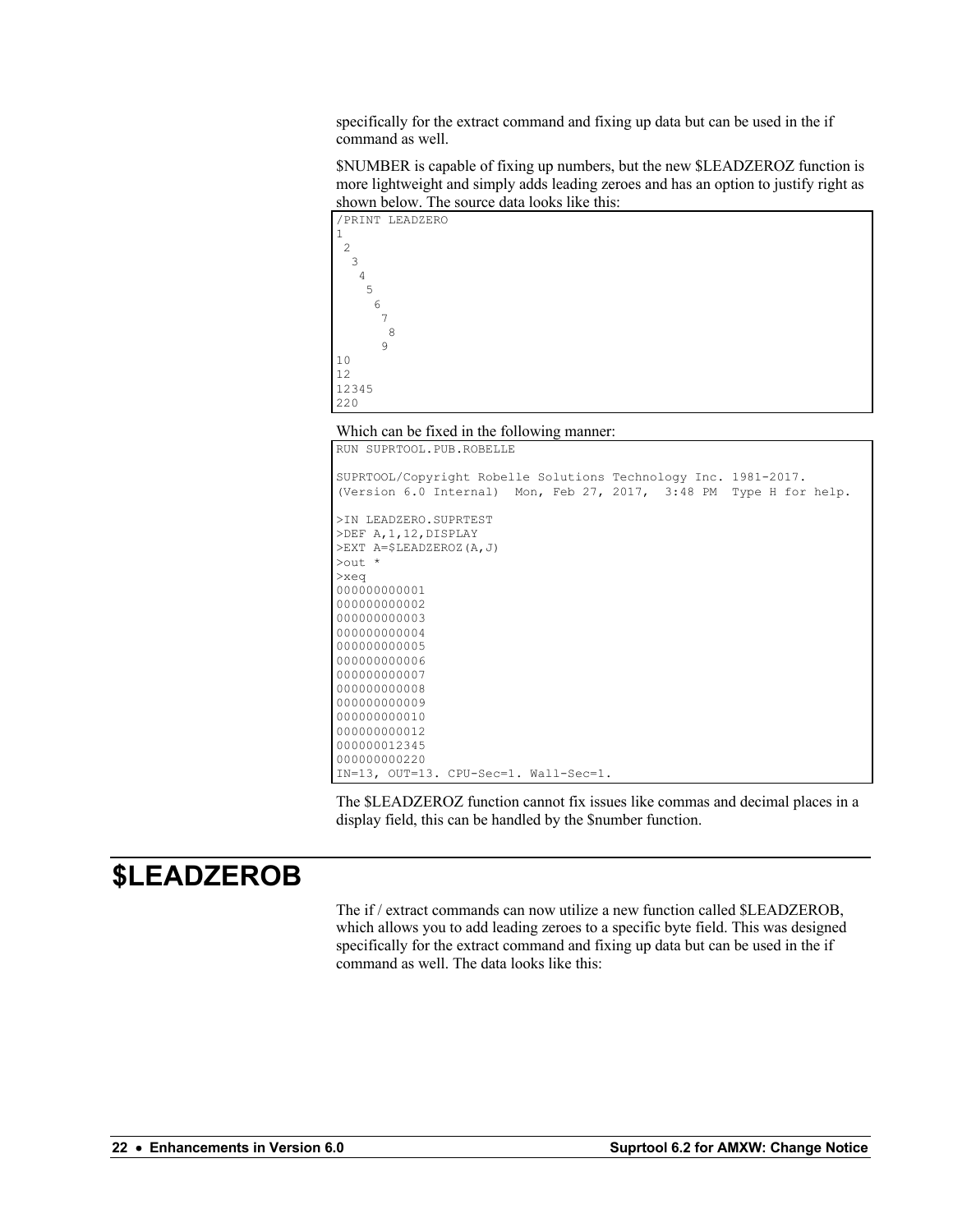

## **\$JUSTIFYL**

The if / extract commands can now utilize a new function called \$JUSTIFYL, which allows you to left justify text to the left side of a field.

```
>in leadzero
>def b,1,12,byte
>ext b=$justifyl(b)
>out *
>xeq
1
2
3
4
5
6
7
8
9
10
12
12345
220
IN=13, OUT=13. CPU-Sec=1. Wall-Sec=1.
```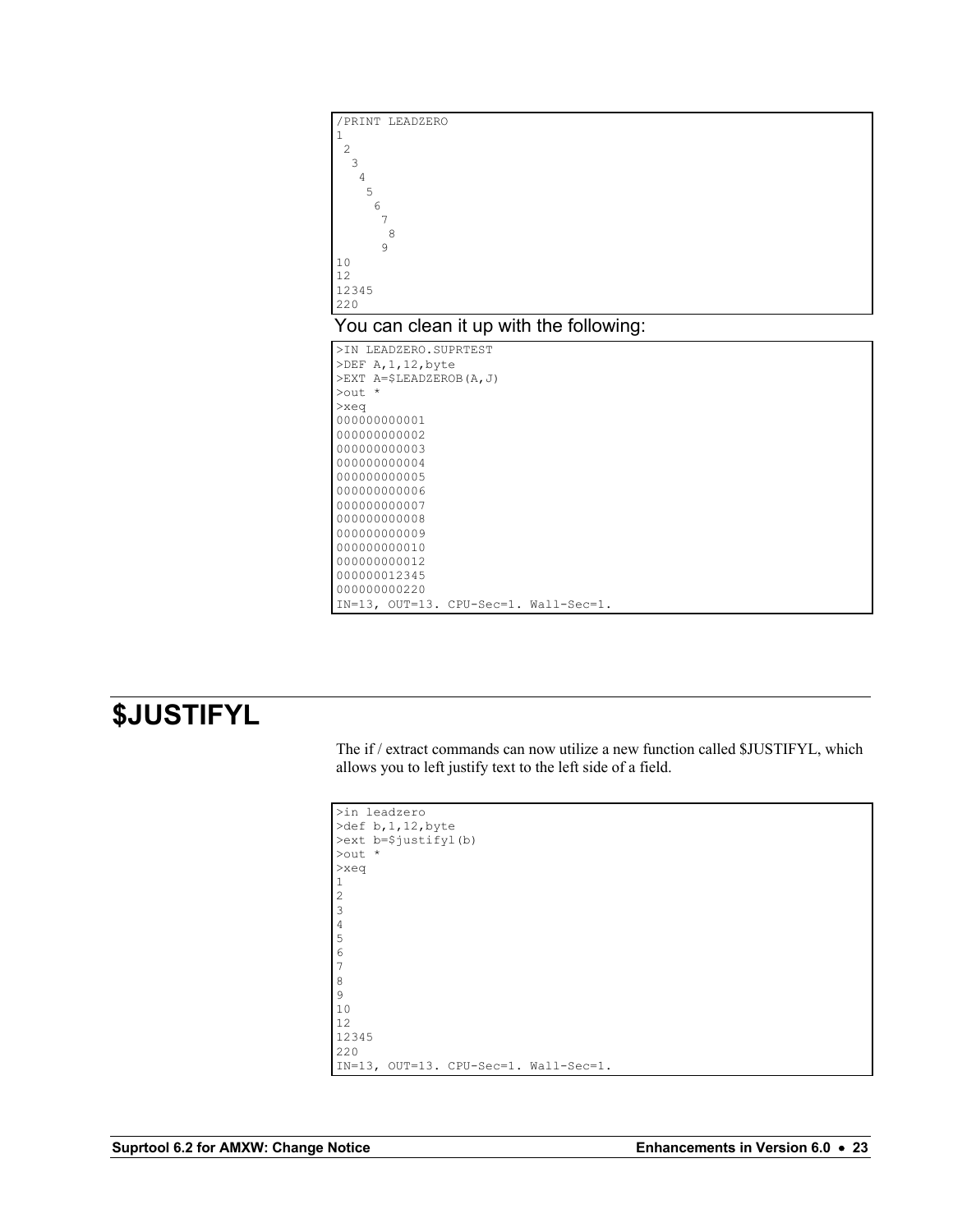### **\$JUSTIFYR**

|                                                                | The if / extract commands can now utilize a new function called \$JUSTIFYR, which |
|----------------------------------------------------------------|-----------------------------------------------------------------------------------|
| allows you to right justify text to the right side of a field. |                                                                                   |

```
>in leadzero.suprtest
>def a,1,12,byte
>ext a=$justifyr(a)
>out *
>xeq
         \frac{1}{2} 2
          3
 4
 5
 6
 7
          8
          9
        10
        12
       12345
        220
IN=13, OUT=13. CPU-Sec=1. Wall-Sec=1.
```
#### **\$RESPACE**

The if / extract commands can now utilize a new function called \$RESPACE, which allows you to fixup byte data that has multiple spaces in between text. For example, your data looks like this:

```
>in respace.suprtest
>def text, 1,40
>ext text
>out *
>xeq
this is a test
 this is a test
this is a test
this is a test
this is a test
this is a test
please note this is a test
this is a test
this is a test
this is a test
      this is a test
this is a test
     is a test
this is a test
dummy record
this is a not test
silly record
IN=30, OUT=30. CPU-Sec=1. Wall-Sec=1.
```
It can easily be fixed up and converted to what is shown below: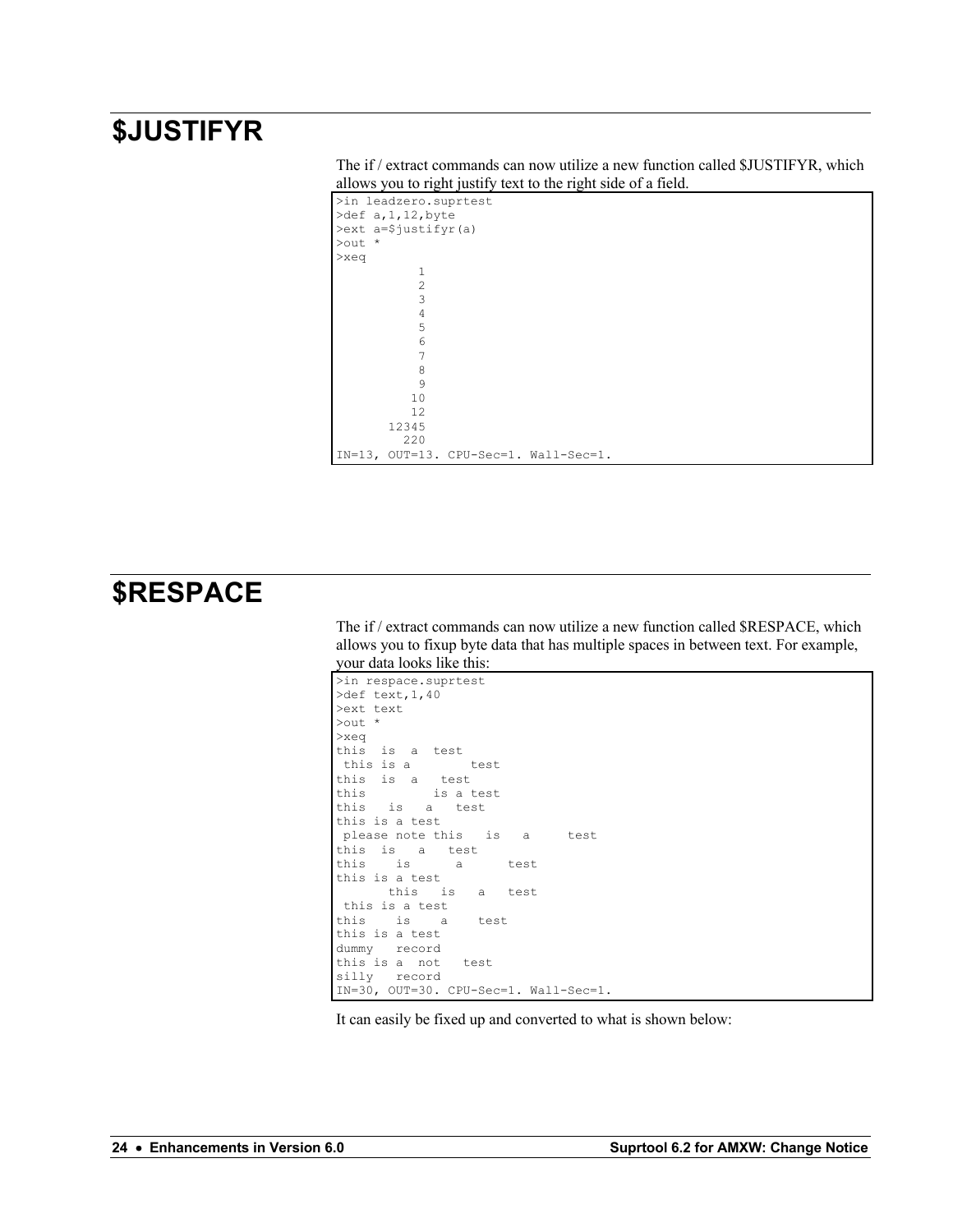| >in respace.suprtest                  |
|---------------------------------------|
| >ext text=\$respace(text, J)          |
| $\text{Out}$ *                        |
| $>$ xeq                               |
| this is a test                        |
| this is a test                        |
| this is a test                        |
| this is a test                        |
| this is a test                        |
| this is a test                        |
| please note this is a test            |
| this is a test                        |
| this is a test                        |
| this is a test                        |
| this is a test                        |
| this is a test                        |
| this is a test                        |
| this is a test                        |
| dummy record                          |
| this is a not test                    |
| silly record                          |
| IN=30, OUT=30. CPU-Sec=1. Wall-Sec=1. |